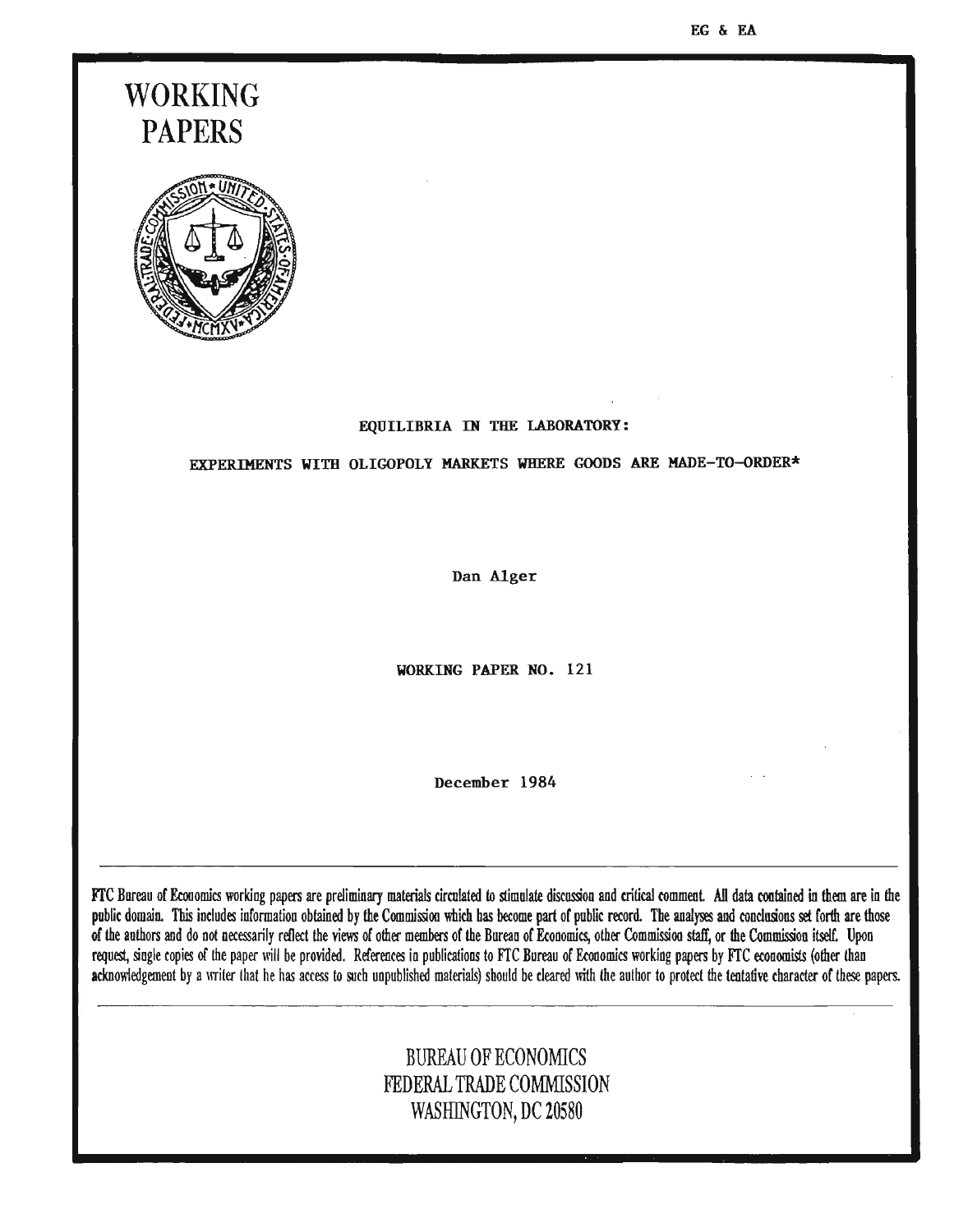## EQUILIBRIA IN THE LABORATORY:

 $\sim$   $\alpha$ 

EXPERIMENTS WITH OLIGOPOLY MARKETS WHERE GOODS ARE MADE-To-ORDER\*

by

Dan Alger

Bureau of Economics

Federal Trade Commission

November 1984

 $\bar{\tau}$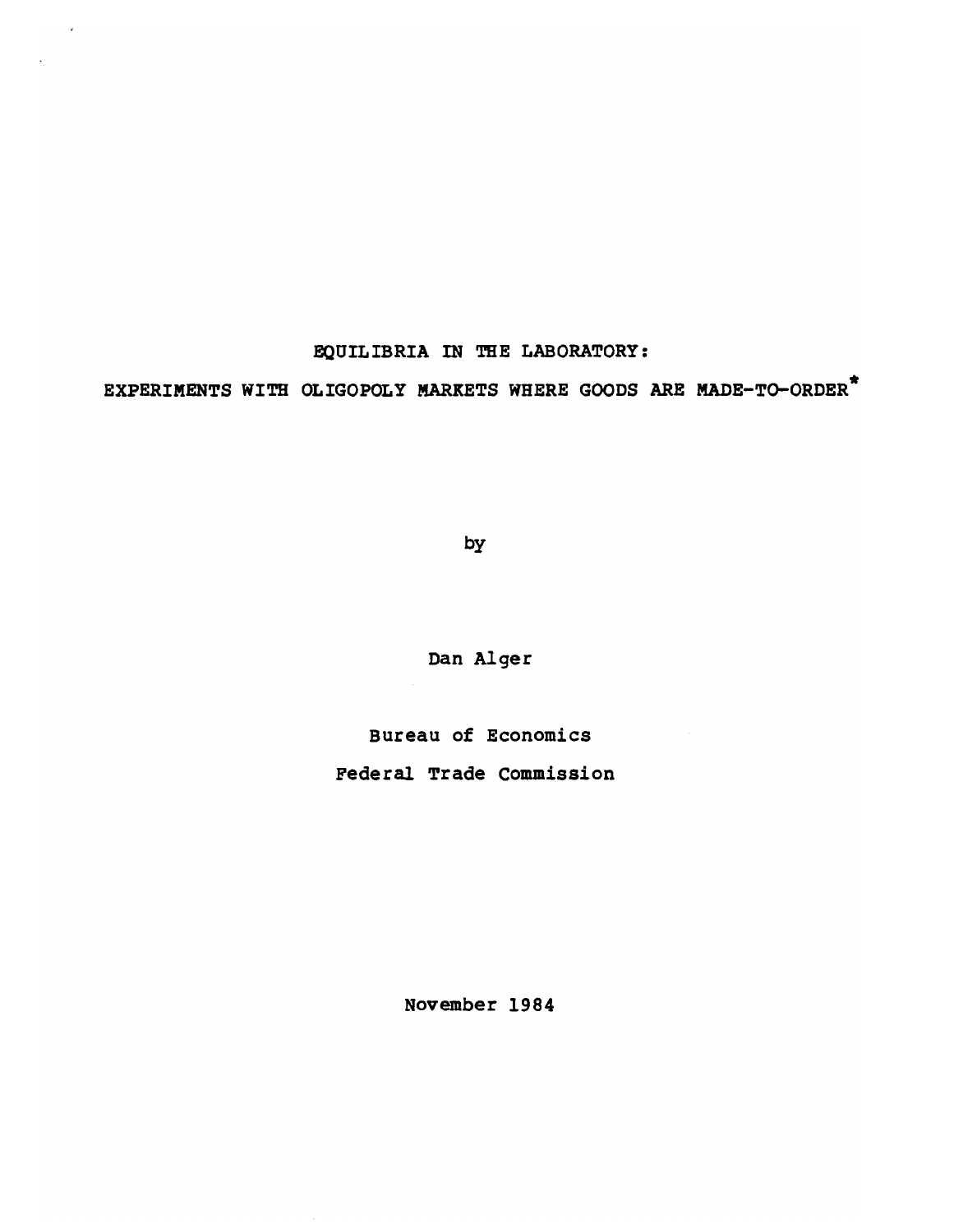### ABSTRACT

This paper is primarily concerned with examining one common practice used in previous studies of laboratory markets. This practice is to test equilibrium models using a data set that includes data from markets that may not have reached an equilibrium. The laboratory markets examined here demonstrate that equilibrium data may be quite different from that data achieved after approximately the number of time periods used in previous studies. For these markets, tests of equilibrium models using equilibrium data would yield quite different results than using the data from the truncated sequence that includes some disequilibrium behavior.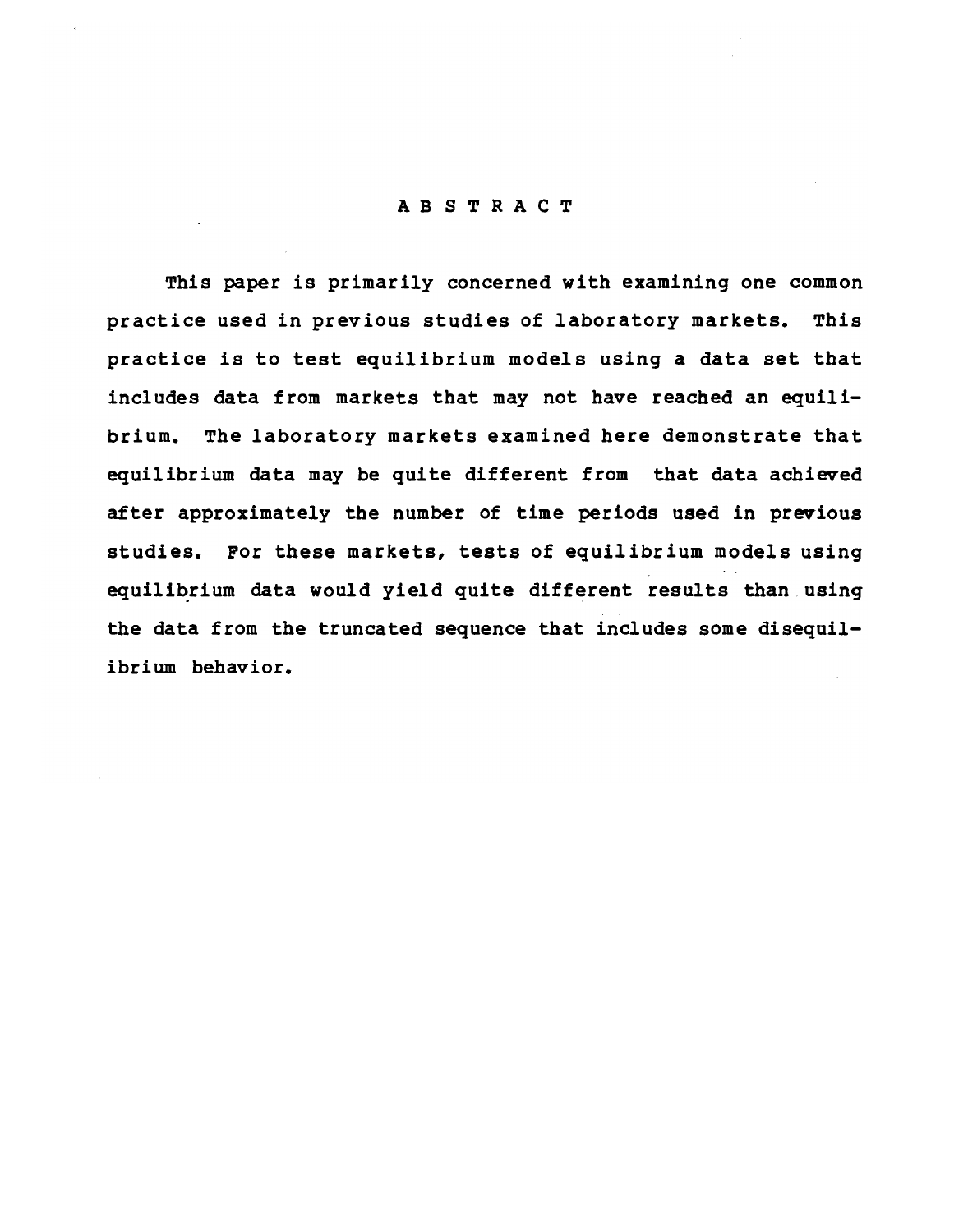#### 1. Introduction

This paper is primarily concerned with examining one common practice used in previous studies of laboratory markets. This practice is to test equilibrium models using a data set that includes data from markets that may not have reached an equilibrium. The data used typically has consisted of data from all laboratory markets run and may be from the last period, an average of the last few periods, an average of all periods, or from the nth period for some fixed n. I know of no attempt, at least formally, to assure that all data was from markets in equilibrium. The primary question here is whether the use of data from markets that may not have reached equilibrium can significantly affect the results of tests of equilibrium models.

This practice would be useful, if the "disequilibrium" behavior could provide a useful estimate of the behavior that would have been observed if an equilibrium had been obtained. This would include cases where either the disequilibrium distribution centers around an equilibrium outcome or the disequilibrium outcomes gradually converge to an equilibrium so that this limit could be estimated. On the other hand, if for some markets some disequilibrium behavior is qualitatively different from the behavior that would be observed in an equilibrium, this practice could produce misleading results.

Within this paper, the effect of this practice will be examined in markets similar to those in two previous experimental studies, one by Ketcham, Smith, and Williams [KSW} and one be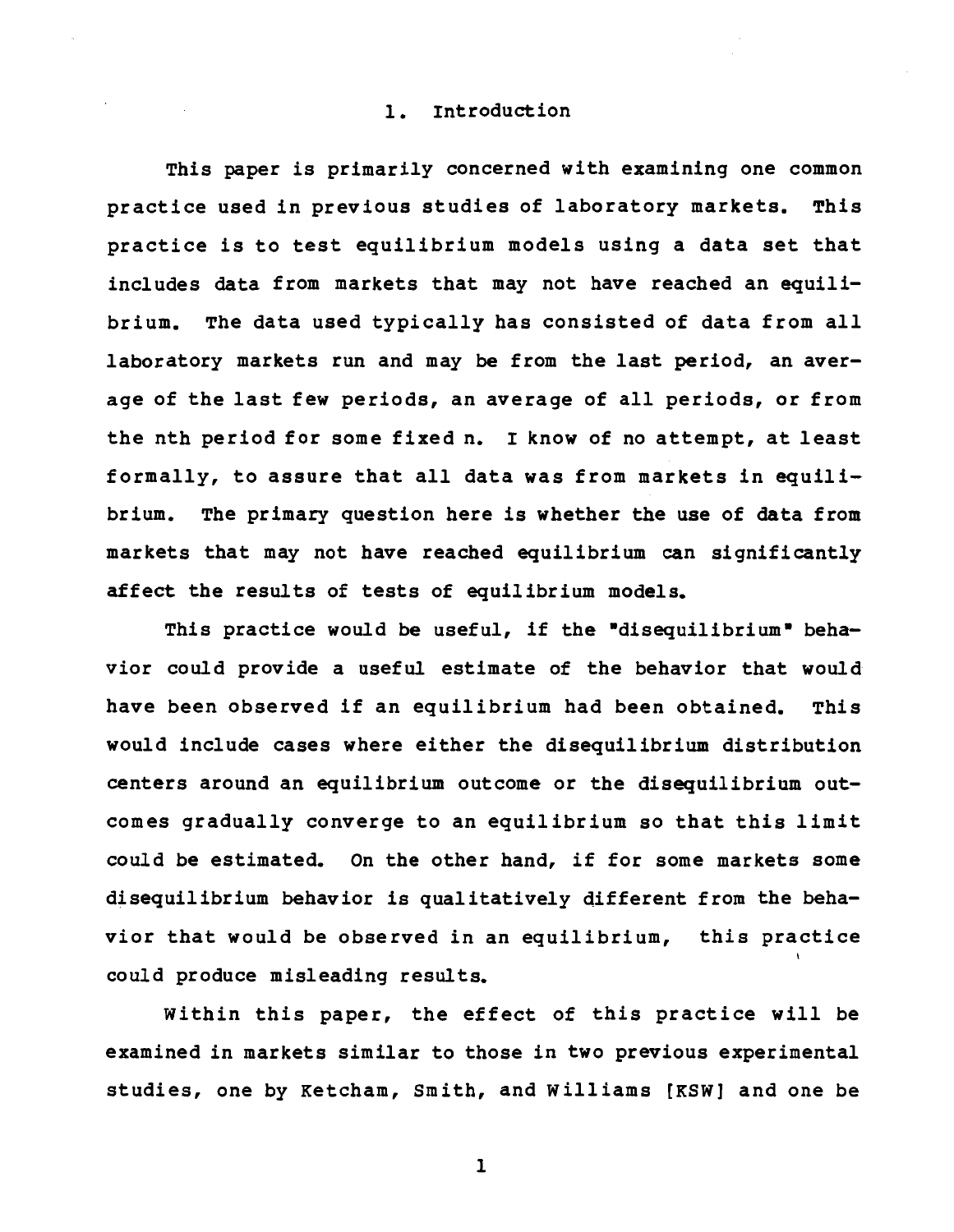Fouraker and Siegel [FS]. All of these laboratory markets were oligopoly markets for a homogeneous product where sellers post prices and goods are made-to-order. The primary comparison for this paper only uses the data from my laboratory markets and is between equilibrium behavior and the behavior observed after approximately the same number of market periods used in these two previous studies.

The data from the markets reported on here suggest that using all data available after approximately the same number of market periods as in KSW and FS would lead to significantly different equilibrium test results than restricting tests to equilibrium data. If the sequences of data generated here are truncated to approximately the same number of market periods used in these two studies, significantly different behavior is observed than in equilibrium.

Also, "collusive" behavior occurs much more frequently in the equilibrium data here than in these previous studies, and it appears that achieving equilibrium takes much longer to accomplish than had been anticipated. The equilibrium outcomes here seem to be concentrated around the monopolistic outcome rather than near the competitive outcome, which is what was observed in these two previous studies. The cause(s) of these observed differences could be any of the design differences between these sets of experimental markets, but given the results comparing my equilibrium data to my data from the truncated sequence, the difference in the number of time periods seems suspect. More experimental markets need to be run that control for the different design differences before the cause(s) can be determined.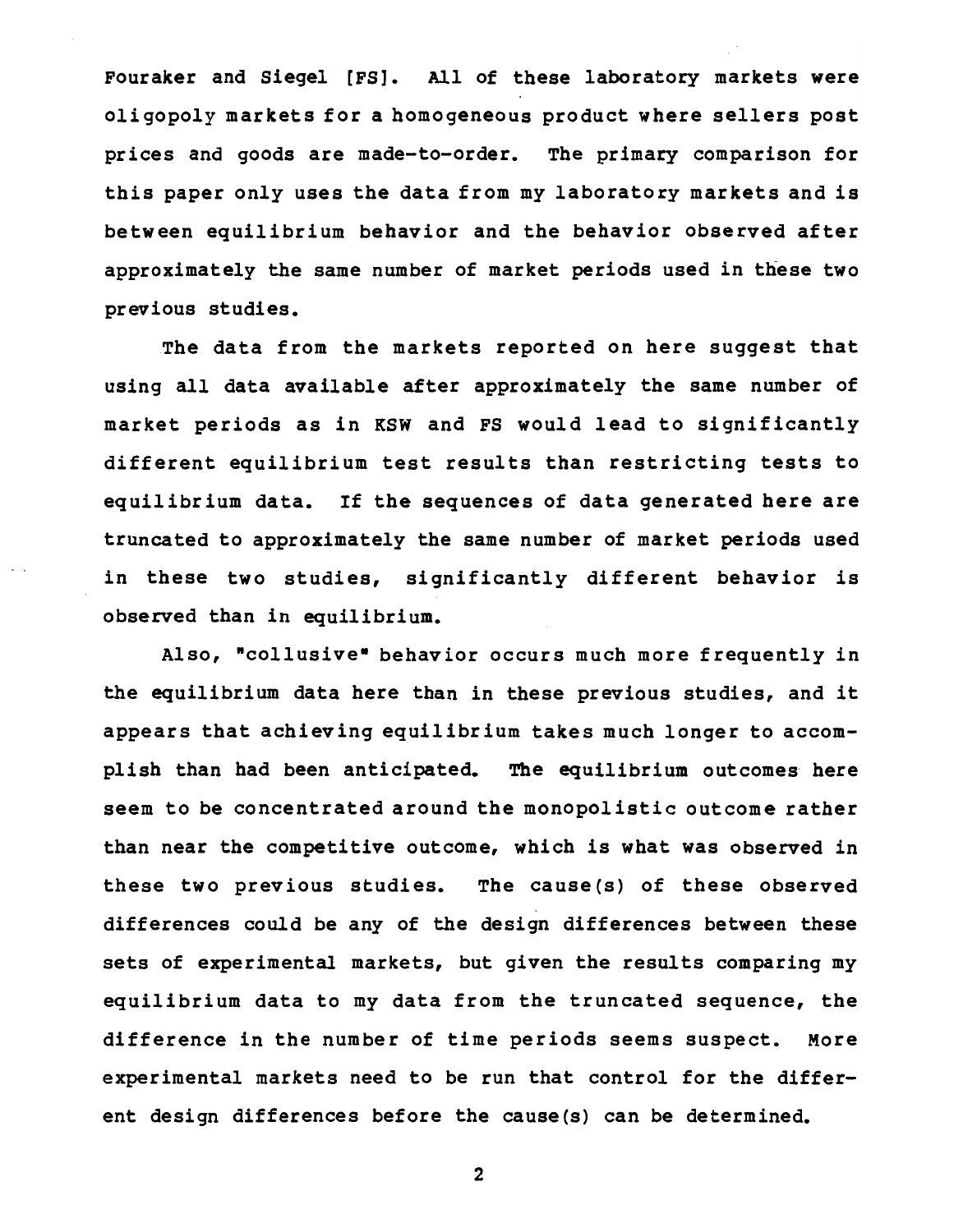### 2. Experimental Design and Procedures

The experimental markets reported on here consisted of a sequence of trading periods with identical market structures. The desired characteristics for each subject were induced by the profit structure of these markets, and these profits were paid to the subjects in cash (see Smith, 1976). Each period started with each seller choosing a price to charge for his good and the maximum quantity he was willing to offer to the market. Before these decisions had to be made, each seller had access to his personal cost information and the past history of the market, which consisted of the decisions made by all sellers, the quantities ul timately sold by all sellers, and his own prof it for all previous periods. After the price and quantity choices were made by each seller, the buyers' behavior was simulated to follow that of a perfectly competitive buyer. These responses from the buyers determined the quantities actually sold and produced, and ultimately the profits for each seller. We say that the goods are made-to-order as sellers are assessed the costs only for those units they sell, and not those that are offered to the market but are unsold. The results for this period were then revealed to the sellers as the next period started.

The physical setting for these experimental markets was the PLATO computer lab at the University of Arizona. All of the experiments reported on here were conducted using the PLATO computer system with a program developed by me to run many different oligopoly experiments. The computer was used to store and control the relevant market information and to simulate buyer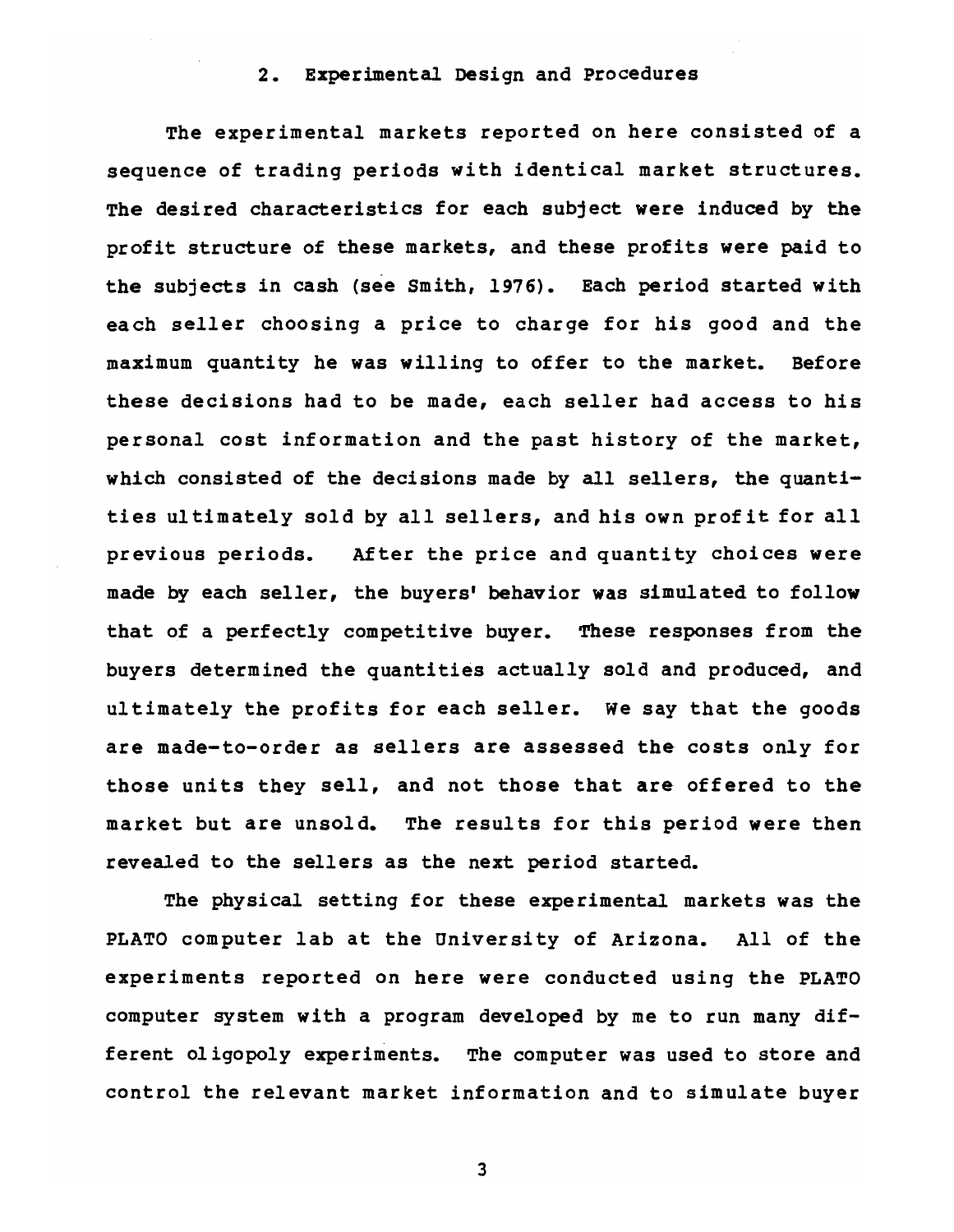behavior. SUbjects sat in front of individual terminals, and all interactions during the experiments were limited to those with the terminal. There was no direct communication between any of the subjects. The subjects themselves were University of Arizona students.

As a primary interest for this research would be with equilibrium data, two alternative rules for terminating each experimental market immediately suggested themselves. One was to run each market a fixed number of time periods or until a fixed real time limit was met, and later screen out the data from those markets that did not satisfy the operational definition of an equilibrium. Another was to terminate the operation of any market as soon as it satisfied the definition, and assume that if this market had continued operating, this same "equilibrium" behavior would have been observed indefini tely. To reduce any potential bias from the termination rulel and to reduce the amount of subject payments needed to generate a given amount of useful data,<sup>2</sup> the second approach was selected.

Given this approach, an operational definition of an equilibrium would be needed to determine when to terminate an experiment. The ideal in an ideal world would be a definition that indicated when each buyer and seller would repeatedly make the same choices after being given sufficient experience with the same decisionmaking environment, but this is not possible as an infinite number of trials cannot be observed. To make a definition of an equilibrium operational, an approximation must be used and some elements of it must be arbitrarily chosen. One of these arbitary elements is the number of time periods the same behavior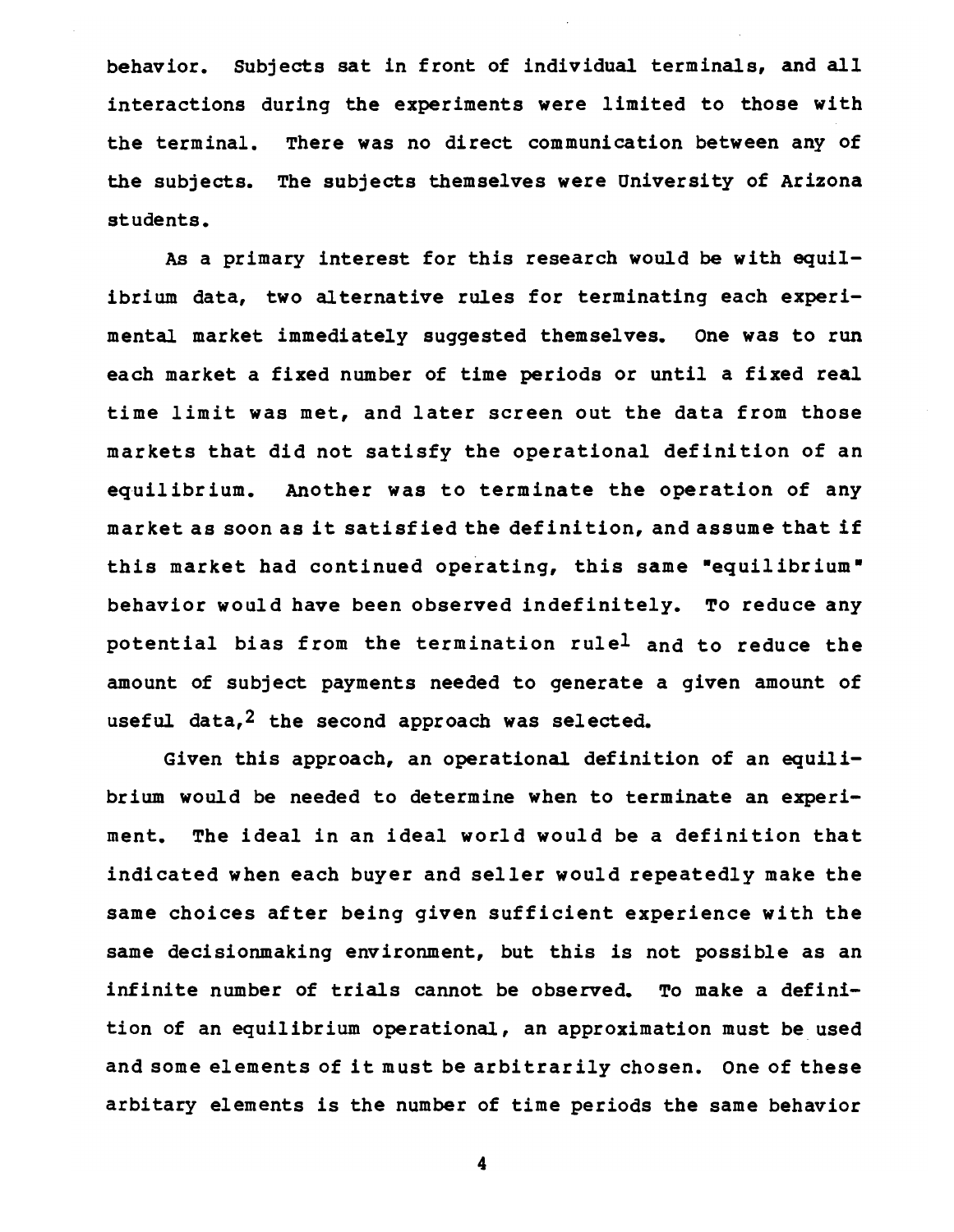needs to be observed before one assumes it will last indefinitely. Another, since incentives are not perfectly controlled, concerns how close choices have to be before they are considered the "same."

In any event, these markets were terminated (and usually the subjects were re-assigned to a new market) when the following operational definition of an equilibrium was satisfied. The primary requirement was to exhibit some constancy of behavior across time periods (see Alger, 1984). This was measured by the largest deviation in profits over the last five periods and over the last ten periods.<sup>3</sup> For the experiments reported on here, the markets were terminated only if this deviation was zero for at least five periods (usually ten periods) or if an obvious cyclic pattern developed. A secondary requirement was to have each subject show that he had some understanding of the consequences of his choices. To measure this "understanding" each subject was asked to enter, along with his market decisions, the quantity he expected to sell given his market decisions, and the difference from the expected profit implied by this entry and the actual profit was calculated. If this difference between the expected profit and actual profit was zero, a certain amount of understanding was shown. These markets were terminated only if this difference was zero for at least five periods. The subject's response on the expected quantity sold, necessary to calculate this difference, was not well-motivated (i.e. it did not affect the cash reward), but it was thought this measure might be useful if changing behavior was observed after many periods.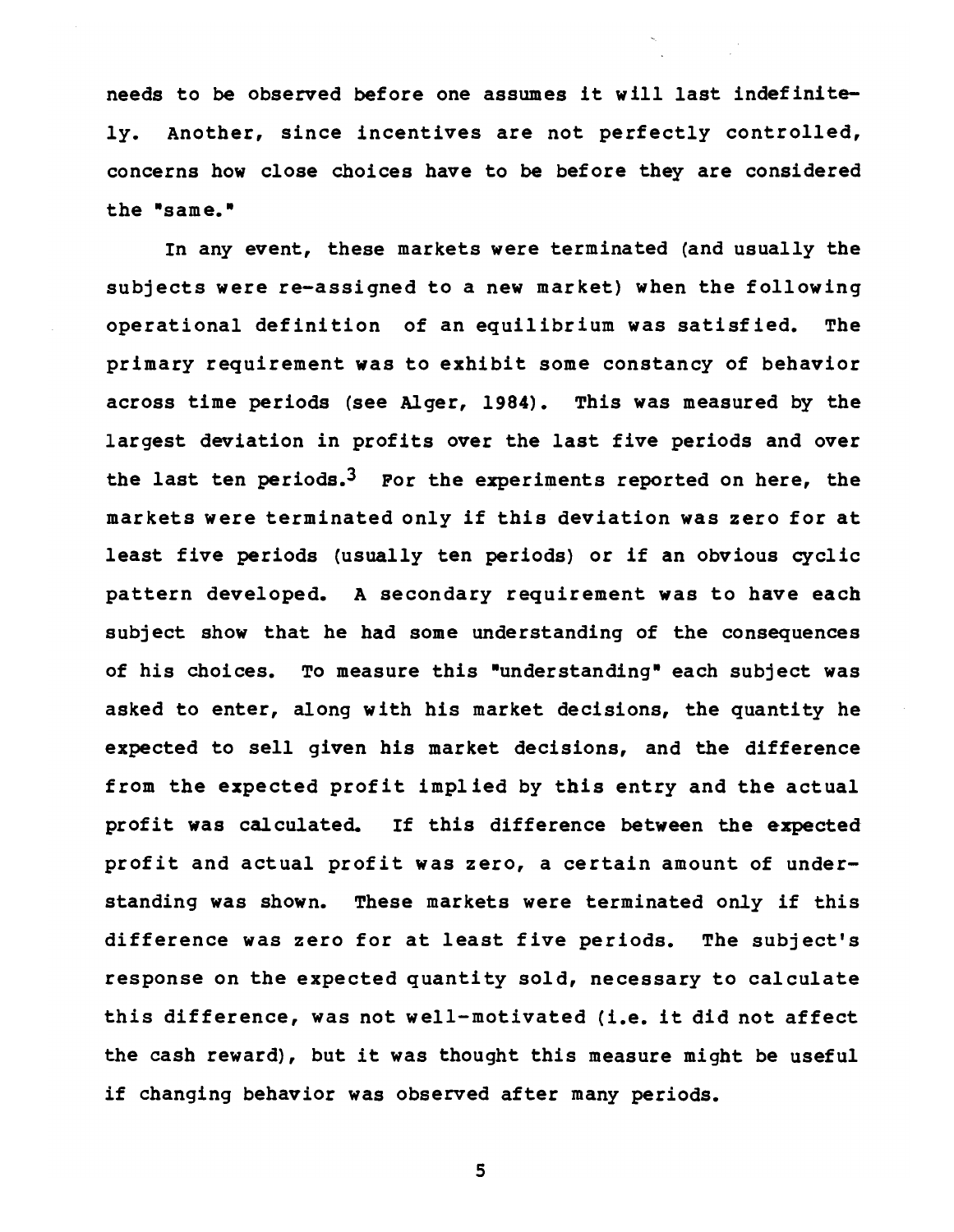The use of this stopping rule means some of the experimental markets could continue, as some did, for very many periods. These rules, with the large number of time periods possible when using them, could not have been used in the designs chosen by KSW and FS, primarily because of the real time constraint for running one session comfortably. They could not significantly increase the number of time periods run within three hours.

Allowing for a large number of time periods meant that either the length of the sessions had to increase or the real time needed for each market period had to decrease. The former is difficult since fewer students are willing to participate beyond three hour intervals, and running a market across several days is usually not desirable as any communication among subjects within this break in the session is uncontrolled. Here, the time needed for each market period was shortened substantially by simulating the behavior of the buyers, so that in effect the buyers' choices were made instantaneously. Here the buyers were assumed to be acting as perfect competitors. The cost of using this procedure is the possibility that actual buyers may not behave in the way that has been assumed and the sellers may react differently because of it. Fortunately, this cost now seems acceptable as data from previous experimental markets suggest that in this market environment the buyers do act competitively, even with a relatively small number of them. $<sup>4</sup>$ </sup>

Figure I illustrates the screen display that was seen by a seller in these markets. The decision box at the top indicates the decisions that had to be entered for each time period. Each seller had to enter the price he was to charge, the quantity he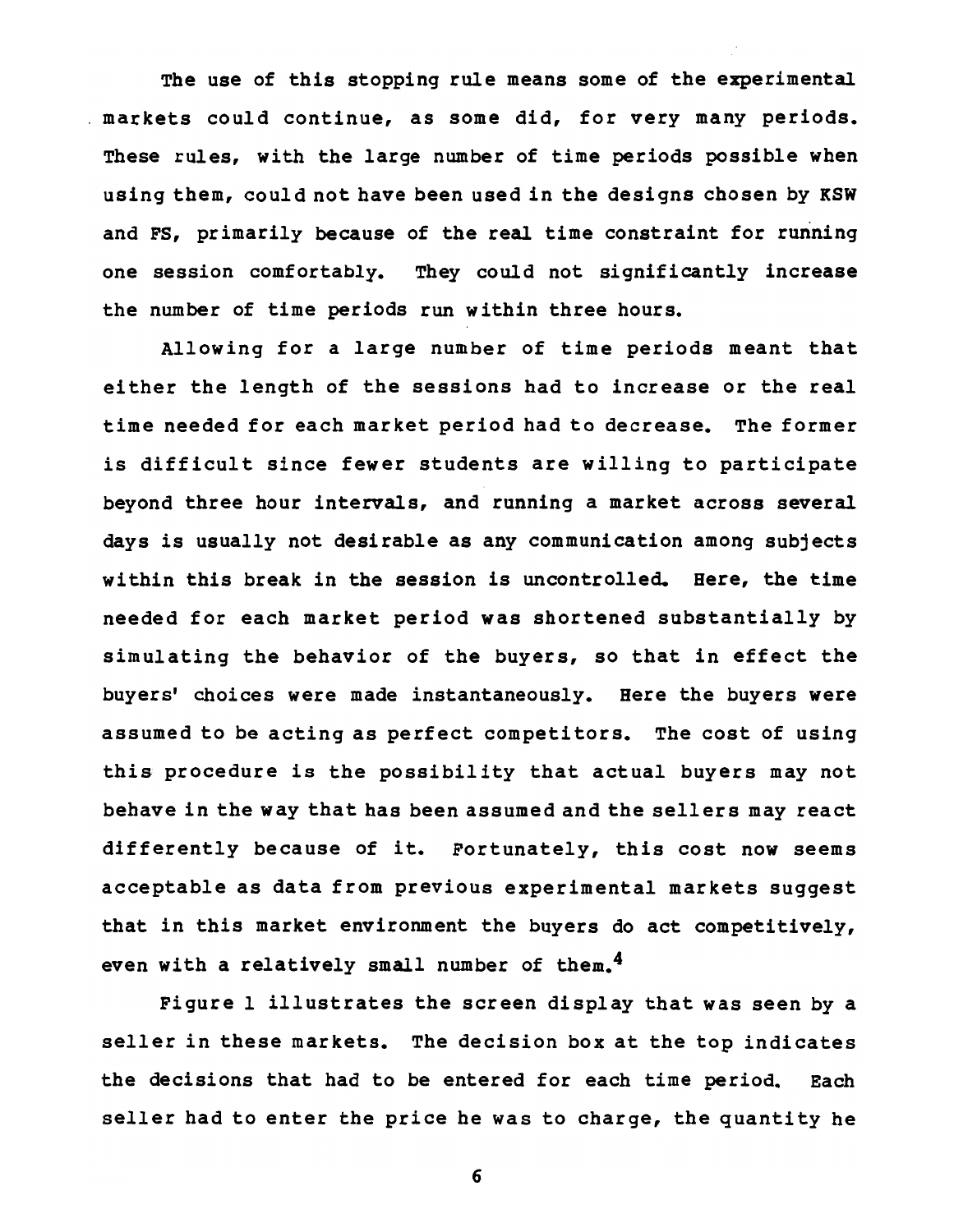|                        | price = $\Diamond$ |                |                                                       | quantity offered =<br>quantity you expect to sell = |              |                          |
|------------------------|--------------------|----------------|-------------------------------------------------------|-----------------------------------------------------|--------------|--------------------------|
|                        |                    | Sam Show I am  | $\alpha\in\mathbb{R}^n$ , $\alpha\in\mathbb{R}^n$ and | ÷.,                                                 |              |                          |
|                        |                    |                |                                                       | Market History                                      |              |                          |
| period                 |                    | firm           | price                                                 | gty offered                                         | gty sold     | profit                   |
| 162                    |                    | 1              | \$<br>$\mathbf{1}$<br>1.24                            | 12                                                  | 3            | \$<br>9.72               |
|                        |                    | $\mathbf{2}$   | 1.24                                                  | 12                                                  | 3            |                          |
| 161                    |                    | 1              | \$<br>1.24                                            | 12                                                  | 3            | \$<br>8.72               |
|                        |                    | $\overline{2}$ | 1.24                                                  | 12                                                  | 3            |                          |
| 160                    |                    | 1              | \$<br>1.24                                            | 12                                                  | 3            | \$<br>9.72               |
|                        |                    | 2              | 1.24                                                  | 12                                                  | 3            |                          |
| 159                    |                    | 1              | \$<br>1.24                                            | 12                                                  | 3            | \$<br>8.72               |
|                        |                    | $\mathbf{2}$   | 1.24                                                  | 12                                                  | $\mathbf{3}$ |                          |
| 158                    |                    | 1              | \$<br>1.24                                            | 12                                                  | 3            | \$<br>8.72               |
|                        |                    | 2              | 1.24                                                  | 12                                                  | 3            |                          |
| 157                    |                    | 1              | \$<br>1.24                                            | 12                                                  | 3            | \$<br>9.72               |
|                        |                    | 2              | 1.24                                                  | 12                                                  | 3            |                          |
| per 1 ods<br>156       |                    | 1              | \$<br>1.24                                            | 12                                                  | 3            | \$<br>$\mathfrak{g}$ .72 |
|                        |                    | $\overline{c}$ | 1.24                                                  | 12                                                  | 3            |                          |
| 155<br>1e <sub>r</sub> |                    |                | \$<br>1.24                                            | 12                                                  | з            | \$<br>9.72               |
| ear.                   |                    | 2              | 1.24                                                  | 12                                                  | 3            |                          |
|                        |                    |                |                                                       |                                                     |              |                          |

 $\hat{Q}$  , we can also assume that the contribution of the contribution of  $\hat{Q}$ 

 $\sim$   $\sim$ 

 $\sim$ 

Figure I: Sample Screen Display for a Market Period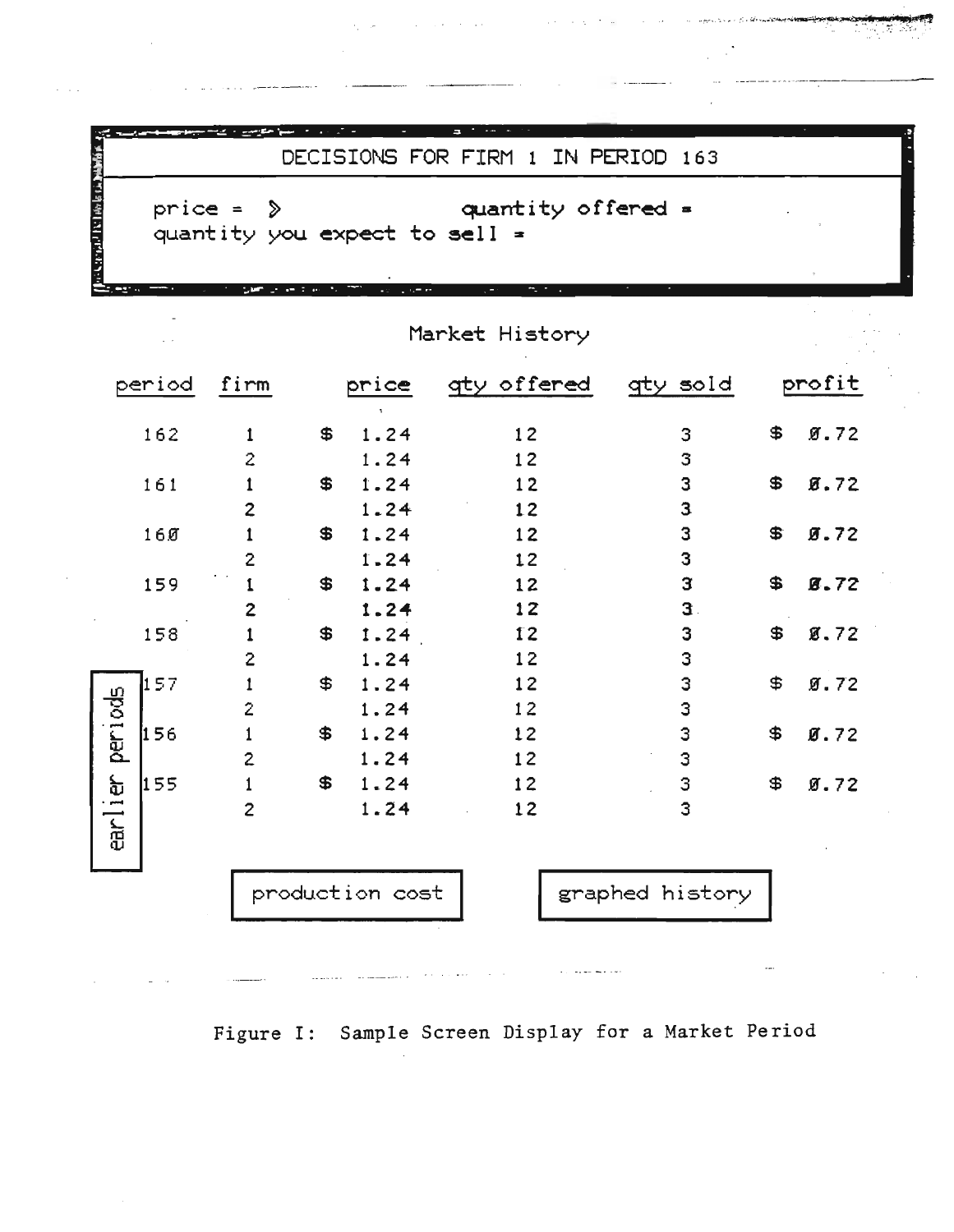would offer to the market, and the quantity he expected to sell given the previous choices. The remainder of the display indicated the information available to the seller before these decisions had to be made. This consisted of cost information and information on the market history. cost information could have been obtained directly by touching the cost box (PLATO has touch sensitive screens), which resulted in going to another display that gave a graph of the cost function and allowed queries about cost for specific quantities. cost information could also have been obtained indirectly as the expected profit was calculated and shown to the seller once the expected quantity sold was entered. New choices could have been entered at any time prior to confirming them, updating the expected profit each time, so that the subject could consider the possible effect of alternative choices. Choices were made final by touching the decision box twice to confirm them. The market history was given in the table in the center of the display and in graphical form, by pressing the graphed history box. Thus, each seller knew all past market choices, the resulting sales from these choices, and his own profits. He was not given the costs or profits for any rivals. He was not given any information on market demand or on how the buyers might react to these choices. This had to be learned from experience.

The market parameters used for these markets are shown in Figure 2. Each of two firms had a marginal cost of \$1.00 for all units up to a capacity constraint of 12 units. The market demand was linear but with units restricted to whole numbers. The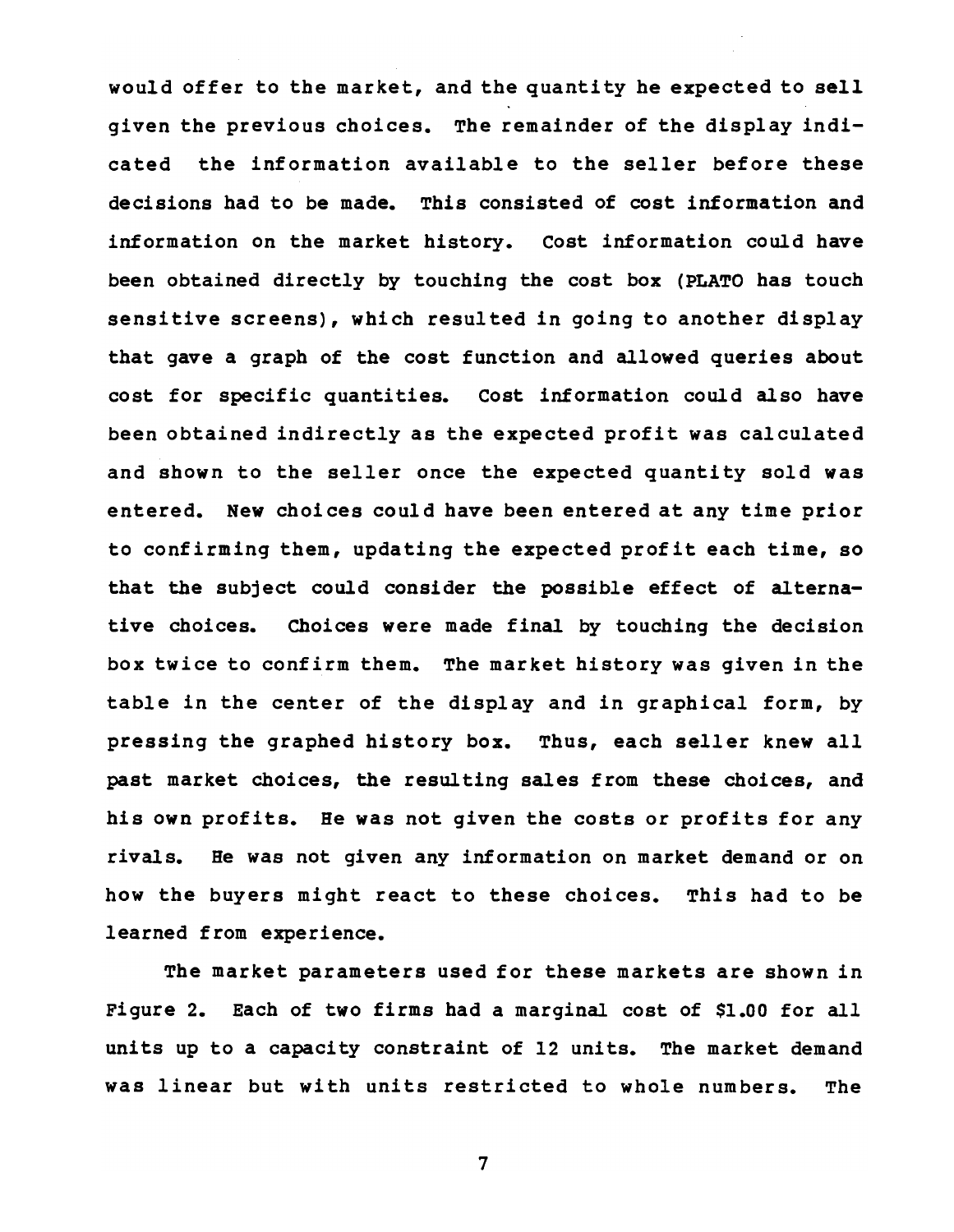

Summary of Market Parameters

Figure 2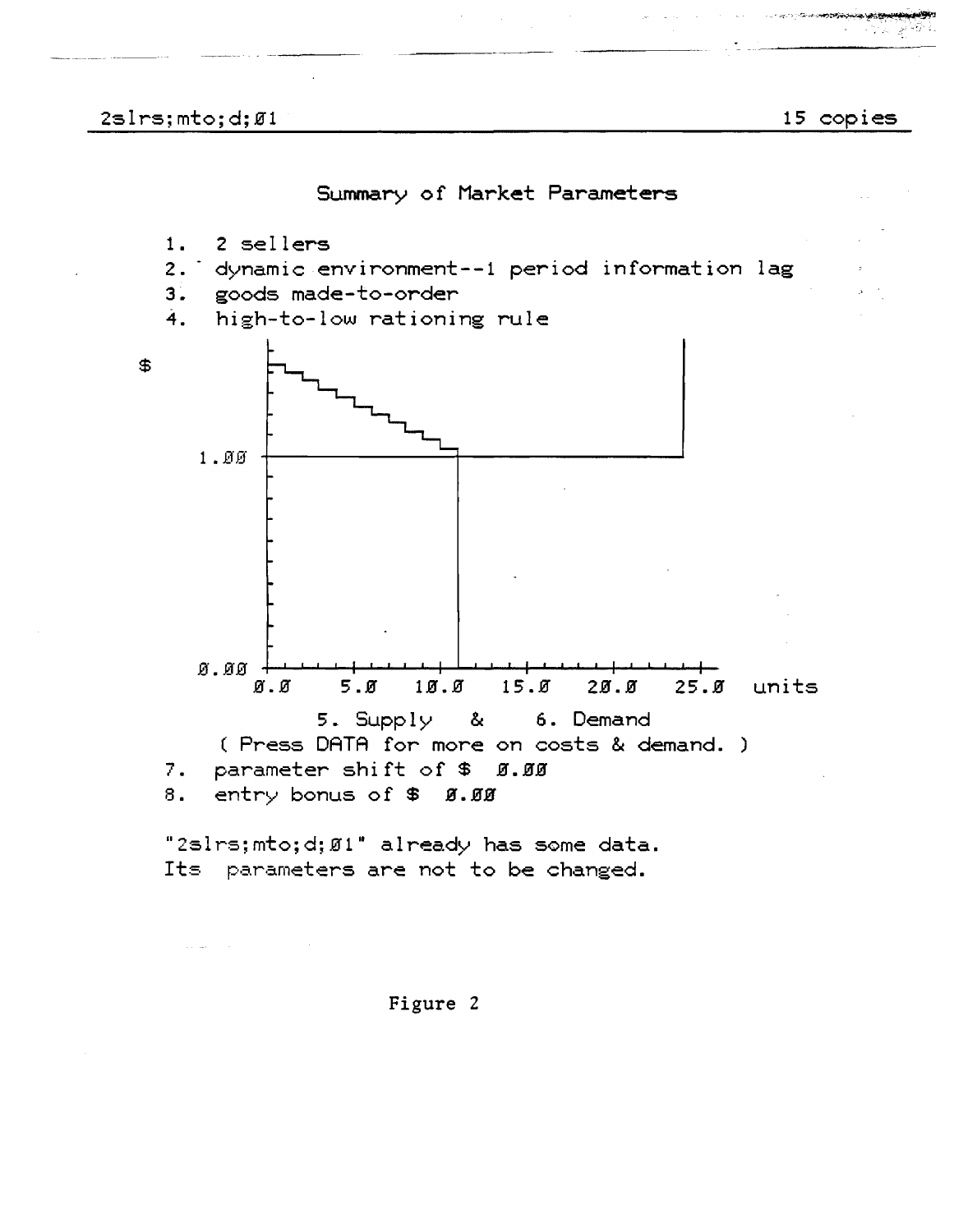market demand curve intersects (0 units, \$1.48) and (12 units, \$1.00). The amount demanded from an individual firm was calculated in the following way: if the firm was offering the lowest price, he faced the entire market demand, if both firms were offering the same price, then market demand was split in the same proportions as the amounts offered for sale, if the firm was offering a price higher than his rival, then he received any unsatisfied demand assuming buyers with higher reservation prices purchased first. The quantity actually produced and sold by any firm (i.e. the amount that determined the total cost) was either the quantity demanded from the firm or the quantity offered, whichever was smaller.5

# 3. Experimental Results

Compared to the results of KSW and FS, one notable pattern emerges from the data. For some markets it appears that there is an initial period where firms gain some information about market demand, typically with one firm undercutting the price of the other in each period, and prices fall rather gradually to somewhere near the competitive level. Later some firm signals a willingness to go to a higher price with a relatively large jump in its price choice, and this is sometimes followed by a higher price from the rival. This jump to a higher price level sometimes breaks down with price cutting, sometimes falling back to a near-competitive level, but sometimes it does not, resulting in an equilibrium. If the price level does fall after a price jump, this process is often repeated. Many equilibria started with one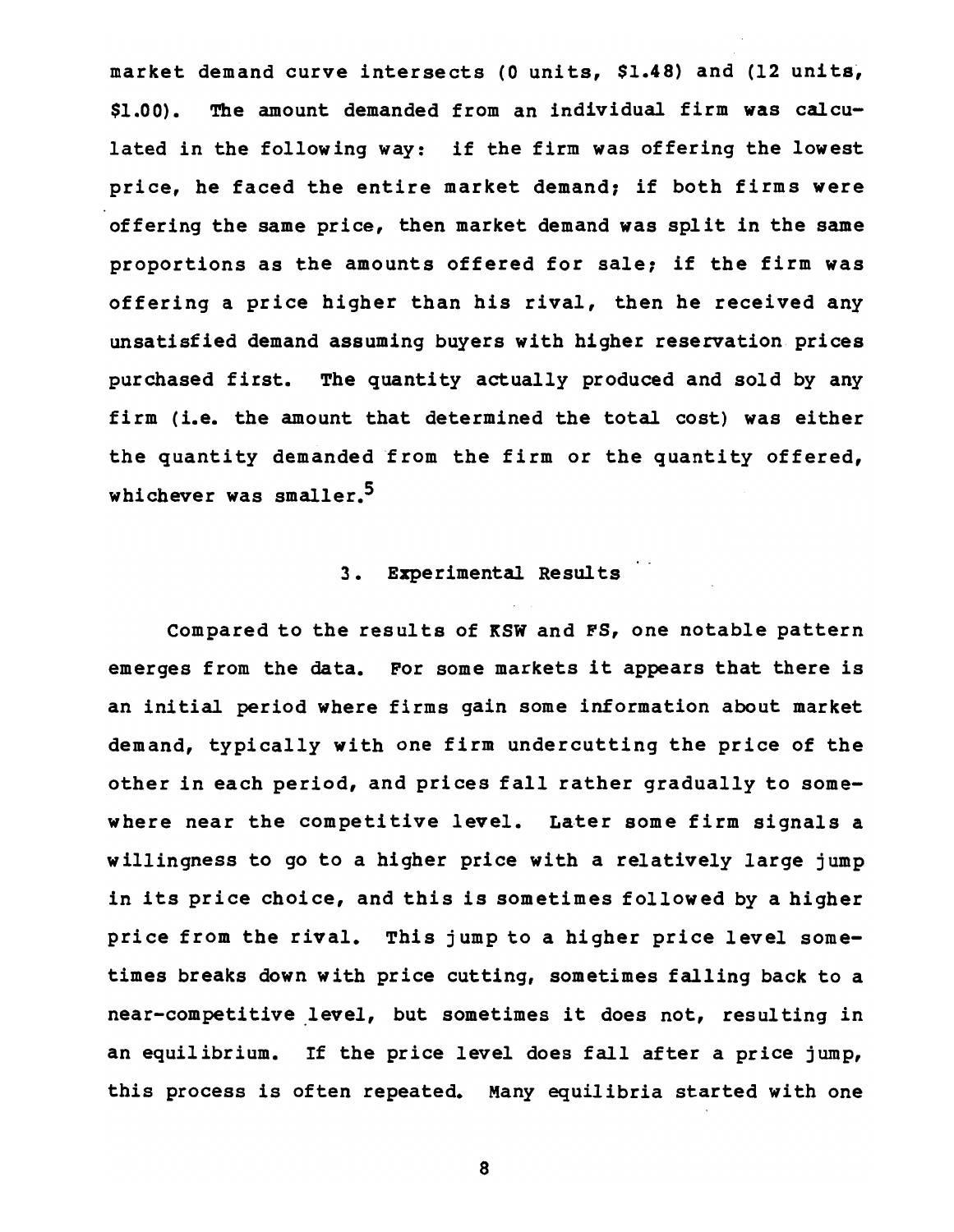of these jumps to a higher price level. Thus, for markets that follow this pattern we observe some behavior prior to an equilibrium that is drastically different from that observed in equilibrium. This pattern is illustrated by the price histories in Figure 3 for copy 1 of the market, where in 3(a) prices which accompanied a positive quantity being sold are graphed, "o" for firm 1 and "x" for firm 2, while in 3(b) all price offers are graphed. (A higher price usually meant no sales.) The data in KSW and FS looks like the initial period of this pattern, where the market price falls rather gradually to near the competitive level.

The equilibrium data here appear to be quite different from the data in KSW and FS. The outcomes here are concentrated around the monopolistic outcome while those in the previous two studies are concentrated around the Nash equilibrium outcome. One possible explanation to reconcile these seemingly large differences is suggested by the price pattern noted above. If the markets in the previous studies were terminated in some period prior to an equilibrium and the pattern above was followed, prices might be observed that are much lower than prices that would eventually be obtained if the markets were allowed to continue to an equilibrium.

To test this hypothesis we need to consider the outcomes that would be observed if the markets here were truncated to approximately the same number of time periods as in these two previous studies, and then compare this data to the equilibrium data. The markets in KSW with the most similar design are those in their Design II, and these had a last time period that varied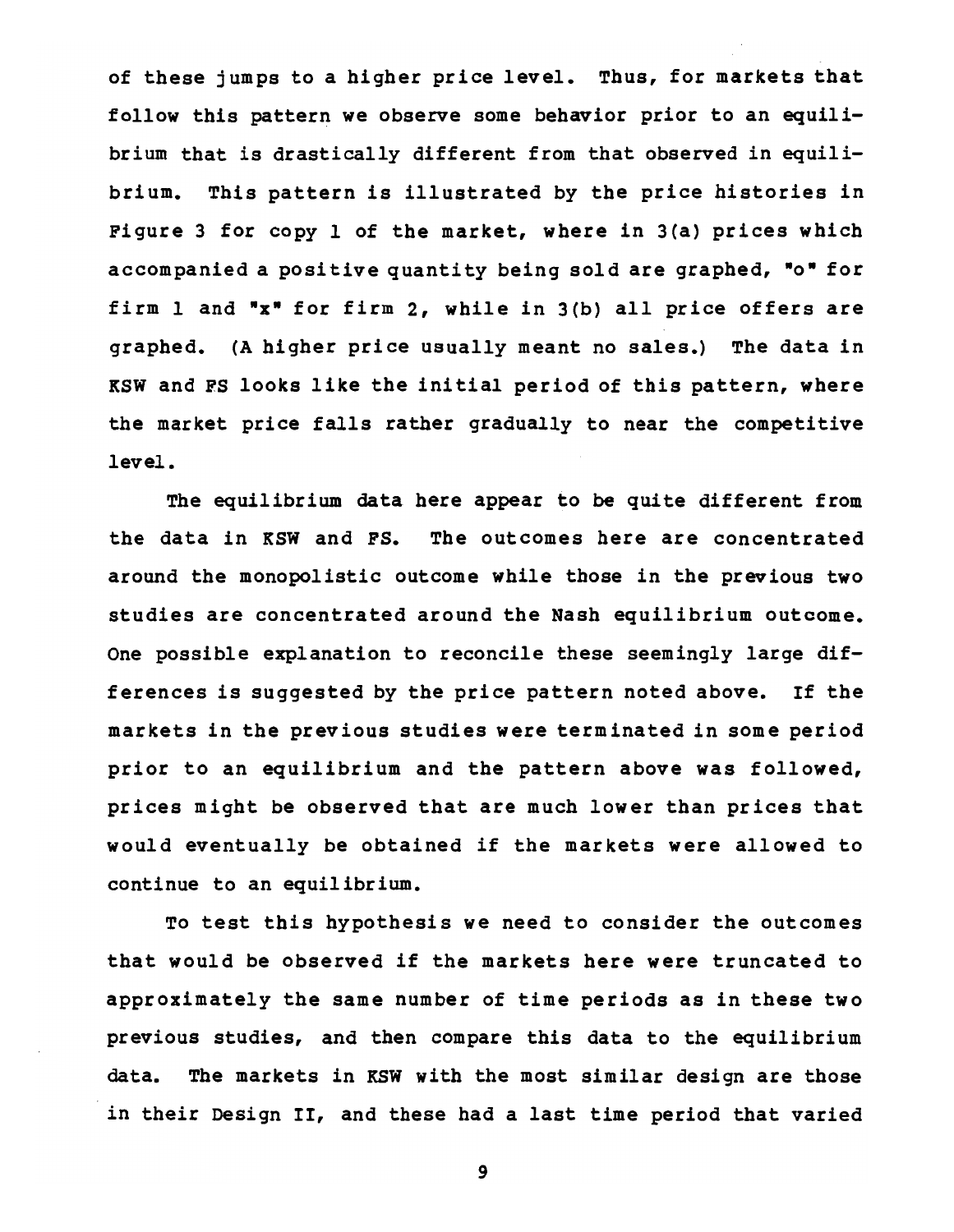

 $\sim$   $\sim$ 

Figure 3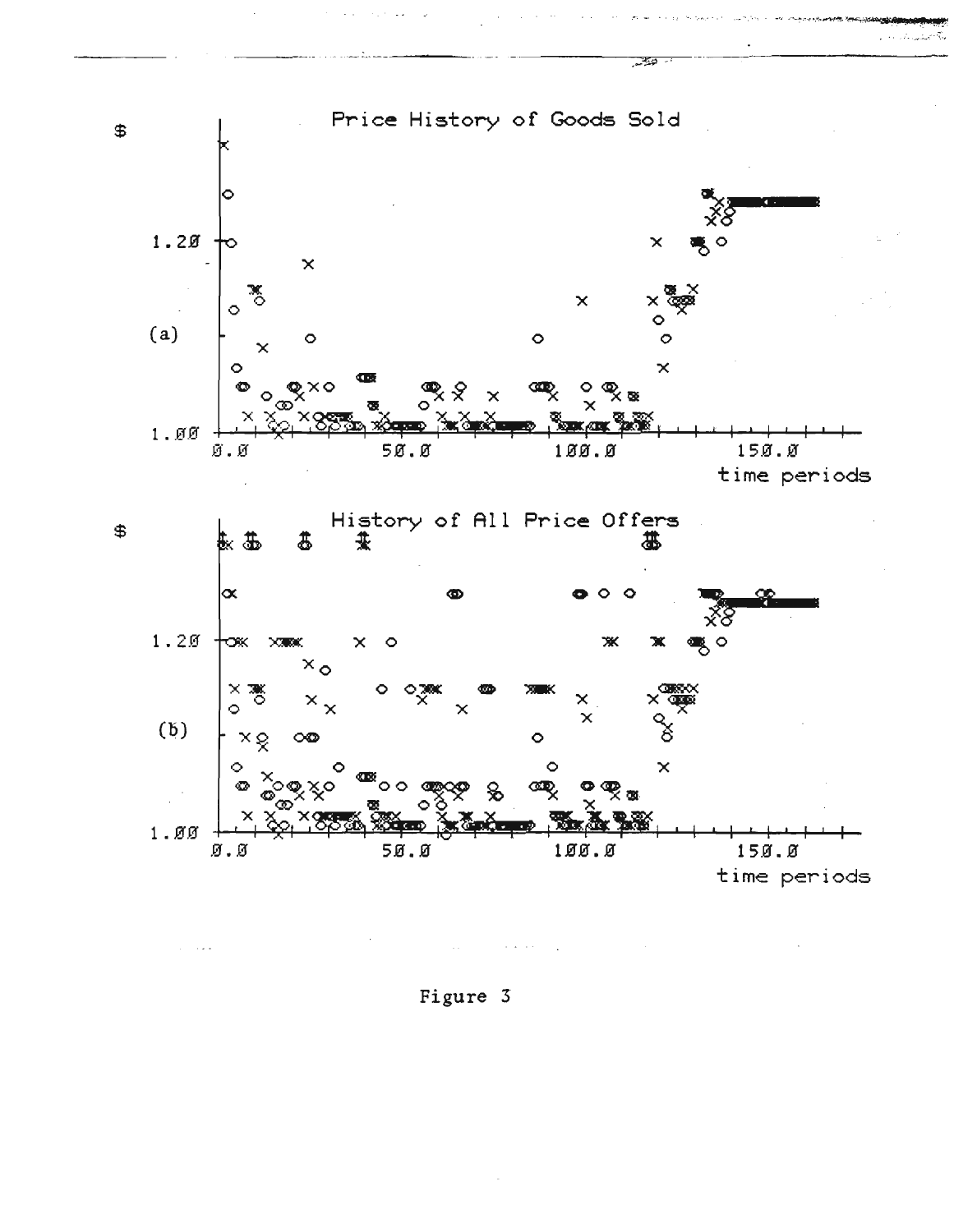between 15, 20, and 25 time periods. The markets in FS with the most similar design are their duopoly and triopoly experiments with incomplete information, and the last period for each of these was period.1S. All of the markets here continued at least for 16 time periods. Given this information, we will compare the equilibrium outcomes to the outcomes observed if the data sequence for each market is truncated after its 15th period.

The data we will use is summarized in Table 1 and in the graphs of Figure 4.6 As can be seen, some of these markets failed to reach an equilibrium. Those markets that did fail to reach an equilibrium did so for a variety of reasons: copies 3 and 14 did not reach an equilibrium within the time constraints of one session, copy 6 had one subject walk out in the middle of the experiment due to low earnings, and copies 7 through 10 ended with a system crash. All of these markets did get through 15 periods.

The data reported for the previous studies are only from their design that is the closest to the one used here, and each is normalized to make comparisons between the different studies.<sup>7</sup> In spite of these choices, there remain several potentially important differences in the designs, in addition to the difference in the number of time periods run. KSW had three sellers and four buyers, FS had two or three sellers and "many" buyers, and I had two sellers and "many" buyers. KSW had relatively low physical capacities where no seller had the capacity to serve the whole market, but FS and I had large capacities. KSW and I allowed the sellers to make quantity choices, while FS did not.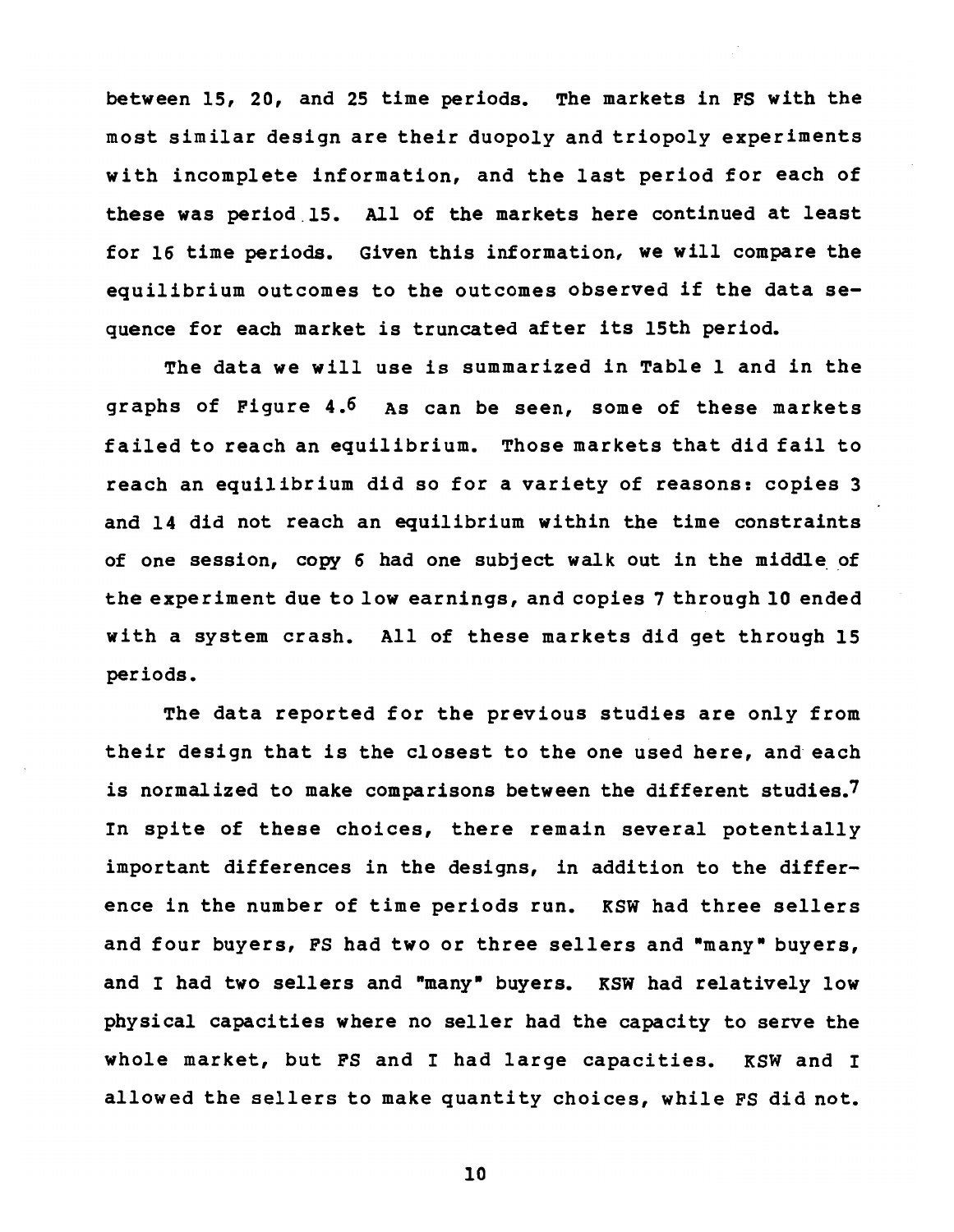| copy           | equilibrium outcome               | periods |        | outcome after 15 periods |
|----------------|-----------------------------------|---------|--------|--------------------------|
|                | 6 units<br>$$1.24$ ,              | 162     | \$1.01 | units<br>11              |
| $\overline{2}$ | 7<br>1.18<br>$\ddot{\phantom{0}}$ | 123     | 1.15   | 8                        |
| 3              | none                              | 113     | 1.03   | 11                       |
| 4              | 1.20                              | 106     | 1.11   | 8                        |
| 5              | 11<br>1.03                        | 107     | 1.01   | 11                       |
| 6              | none                              | 23      | 1.02   | 10                       |
| 7              | none                              | 23      | 1.01   | 11                       |
| 8              | none                              | 29      | 1.08   | 10                       |
| 9              | none                              | 30      | 1.08   | 10                       |
| 10             | none                              | 16      | 1.009  | 11                       |
| 11             | 1.20                              | 84      | 1.034  | 11                       |
| 12             | 10<br>1.05                        | 68      | 1.10   | 8                        |
| 13             | 7<br>1.20                         | 59      | 1.20   |                          |
| 14             | none                              | 59      | 1.055  | 10                       |
| 15             | 1.24<br>6                         | 83      | 1.18   |                          |

# Table 1: Data Summary

 $\hat{r}$  ,  $\hat{r}$ 

 $\mathcal{L}^{\text{max}}_{\text{max}}$  , where  $\mathcal{L}^{\text{max}}_{\text{max}}$ 

 $\sim$   $\sim$ 

| $1.24-$  | XX                |                                     |                        |               |                       |
|----------|-------------------|-------------------------------------|------------------------|---------------|-----------------------|
| $1.20 -$ | XXX               | X                                   |                        |               |                       |
| $1.16-$  | X                 | $\pmb{\mathbf{x}}$                  |                        |               |                       |
| $1.12-$  |                   | X                                   |                        |               |                       |
|          |                   | XX                                  |                        |               |                       |
| $1.08 -$ |                   | XX<br>X                             |                        | X             |                       |
| $1.04-$  | $\mathbf{x}$<br>x | XXX                                 | X<br><b>XXXX</b>       | <b>XXXXX</b>  |                       |
| $1.00 -$ |                   | XXXX                                |                        | XXXXXXXXXXX   | xxxxxxxxxxx           |
|          |                   | equilibria mkt. after<br>15 periods | <b>KSW</b><br>triopoly | FS<br>duopoly | <b>FS</b><br>triopoly |

Figure 4: Sample Price Distributions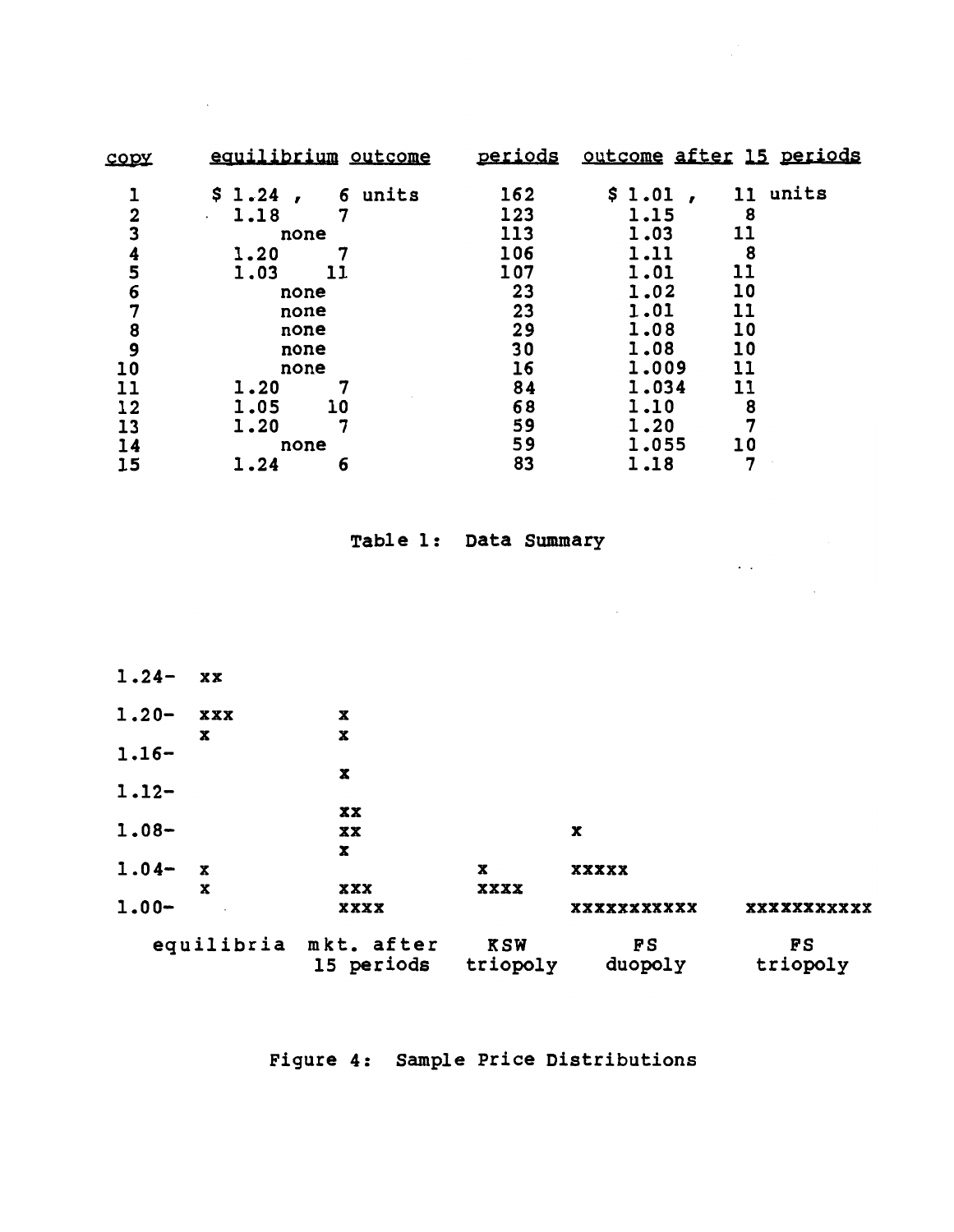FS implicitly gave each seller information that fully described market demand, while KSW and I gave the sellers no market demand information. FS ran all experiments orally and kept records of transactions by hand, while for KSW and I all experiments were computerized. Instructions were presented differently in each set of experiments. Thus, because of these design differences, many possible explanations will remain as possible causes of any observed differences in behavior.

All of the hypotheses to be tested are conce rned with whether the data from some pair of samples could have come from the same underlying probability distribution. As these outcomes typically lie along the market demand curve, we will only consider a one-dimensional description of each outcome -- the price (or an average if there is more than one) associated with some positive level of sales. For these tests we will use a onetailed Kolmogorov-Smirnov test, a standard non-parametric test of this type of hypothesis. The major advantage of using a nonparametric test such as this is that the statistical assumptions made in any null hypothesis are very weak. with this test the only statistical assumption is one of continuous distribution functions.

The first hypothesis to be tested concerns whether the pattern noted previously appears to be important for these markets. The null hypothesis is that the data from the truncated sequences come from the same probability distribution as the equilibrium data. Using a one-tailed Kolmogorov-Smirnov test, we can reject this hypothesis at a 2% significance level. $8$  For the markets here, this suggests that equilibrium prices are signifi-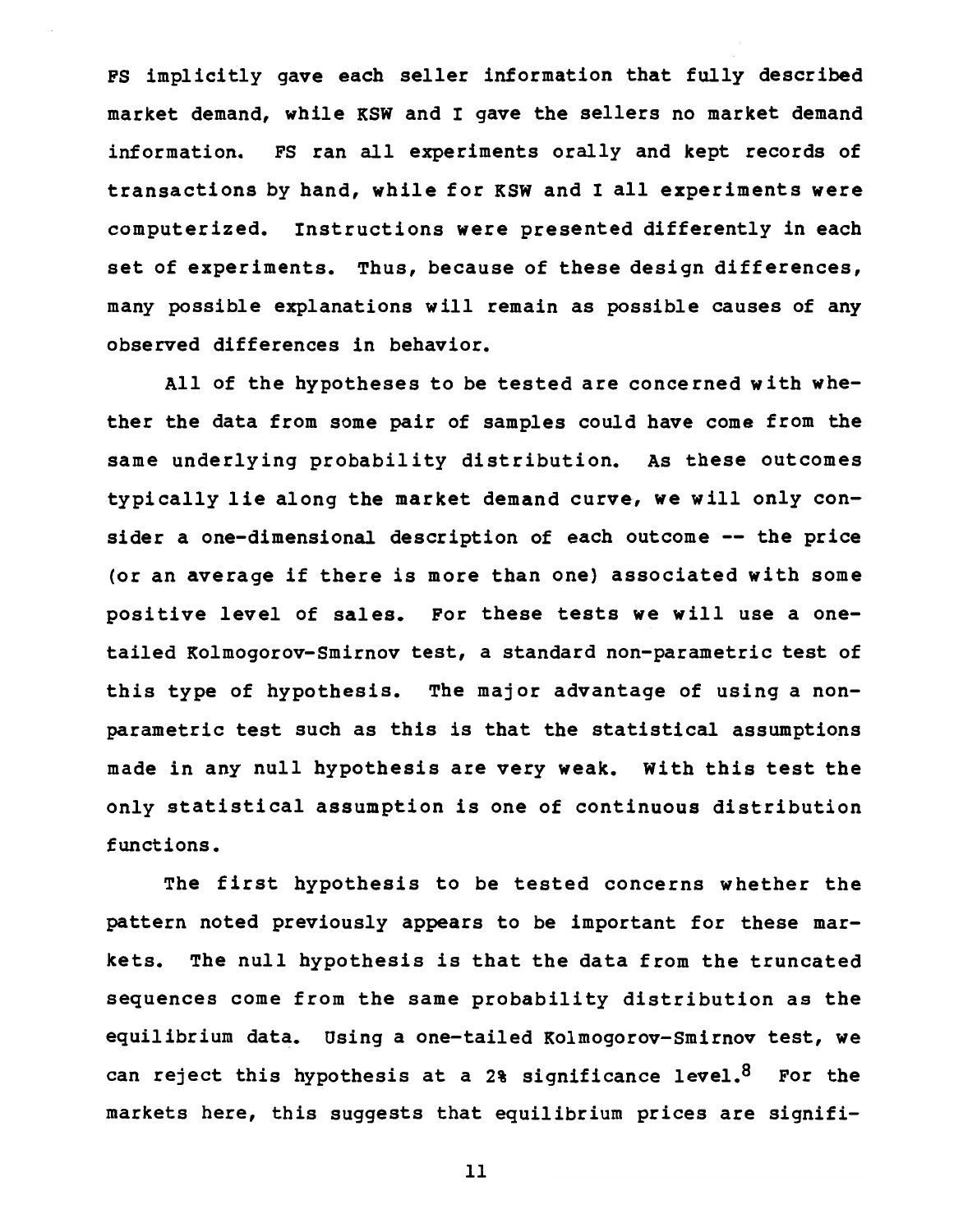cantly greater than the prices in the initial period. The only difference between these markets is the number of time periods, so this is presumably the cause of this result.

The next hypotheses to be tested concern the comparisons with the data from KSW and FS. The null hypotheses for these tests must be joint hypotheses that include an assumption that the normalization process is appropriate. The first of these has the null hypothesis that the KSW data and the equilibrium data here come from the same probability distribution (plus the probability distributions are continuous and the normalization is appropriate). Using the one-tailed test, this hypothesis can be rejected at a 0.1% significance level. This test rejects this same hypothesis for the FS duopoly markets at a 0.5% significance level and for the FS triopoly markets at a 0.05% level. These results indicate that the equilibrium prices observed in the markets here are significantly higher than those prices observed in the previous two studies. The data from these previous studies cannot provide an estimate of an equilibrium that is consistent with the equilibrium data here (this may be different from the equilibrium data that would be generated in their markets).

The second of these comparisons with the previous studies' data has the null hypothesis that the their data and the data from the truncated sequences come from the same probability distribution. The hypothesis for KSW cannot be rejected at any standard significance levels (>10%), but the hypothesis for the FS duopoly can be rejected at a 3.6% level and for the FS tri-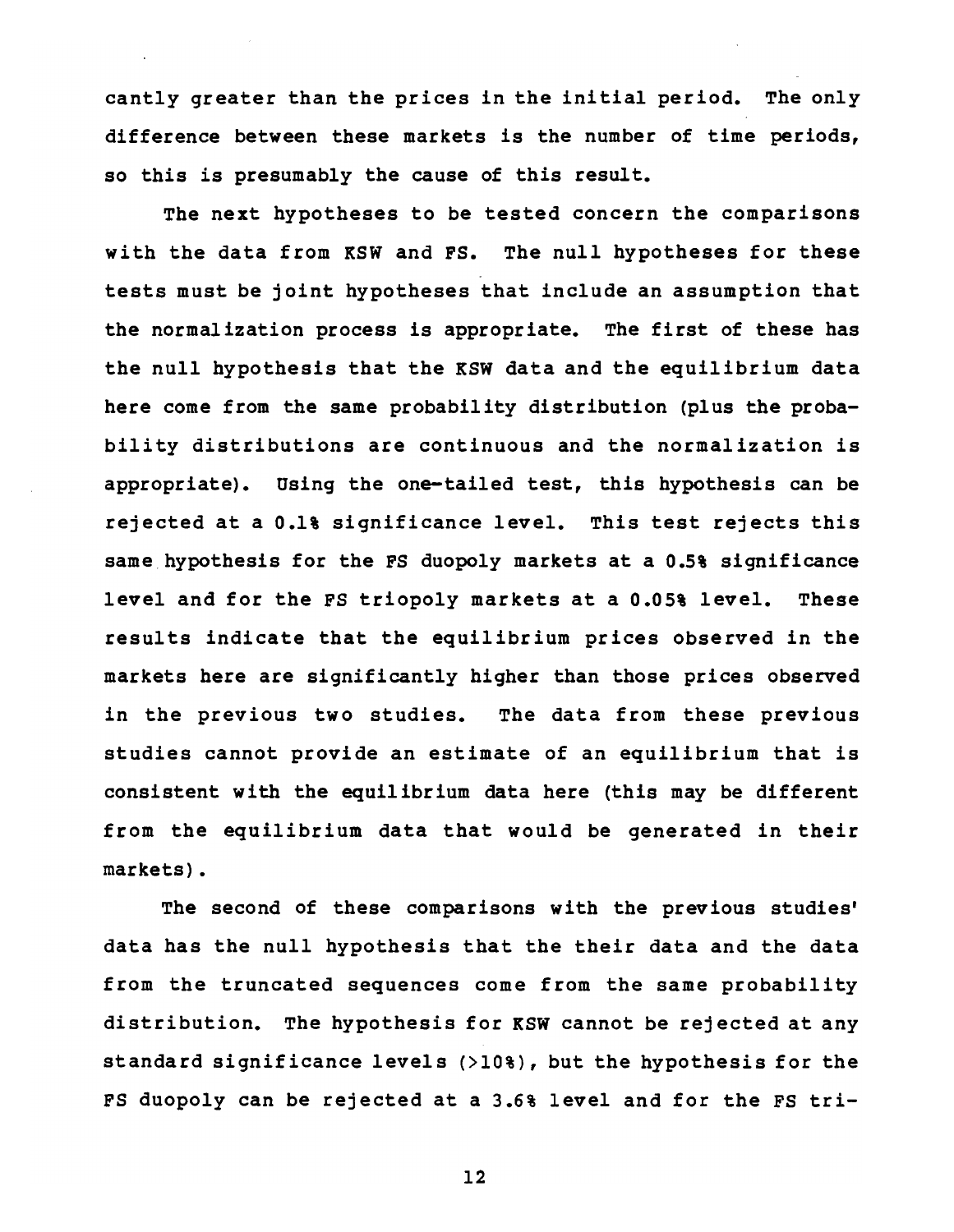opoly at a 0.1% level. The cause of these results is presumably some of the design differences between the different sets of laboratory markets other than the difference in the number of time periods. While the evidence does not yet make a clear case, the number of sellers is certainly suspected as being one of the contributory causes.

To many researchers conducting economic experiments, the large number of time periods run before an equilibrium was reached might be surprising. Copies 1 through 6 and 14 had used subjects that were inexperienced with this design, and for these subjects it took a minimum of 106 time periods before the equilibrium criteria were satisfied. Copies 11, 12, 13, and 15 used subjects familiar with the design but unfamiliar with the particular market parameters used and they took a minimum of 83 periods to reach an equilibrium. This is from four to eight times the number of time periods run in most experimental designs.

Another interesting observation is that the three outcomes with a price of \$1.20 all had sellers who found ways to share the market equally over time, even though the amount demanded was seven units, and the distribution between sellers was deterministic and limited to whole numbers. All of them developed a cyclic pattern where the profits were split evenly over time, giving them average profits equal to what would have been earned if they could have sold 3.5 units. In two of these markets the sellers chose (1.20,12) and (1.25,12), and in each successive period they switched their choices. In this way, a seller would receive all of the profits from selling seven units (\$1.40) in one period and nothing the next. In the third market one seller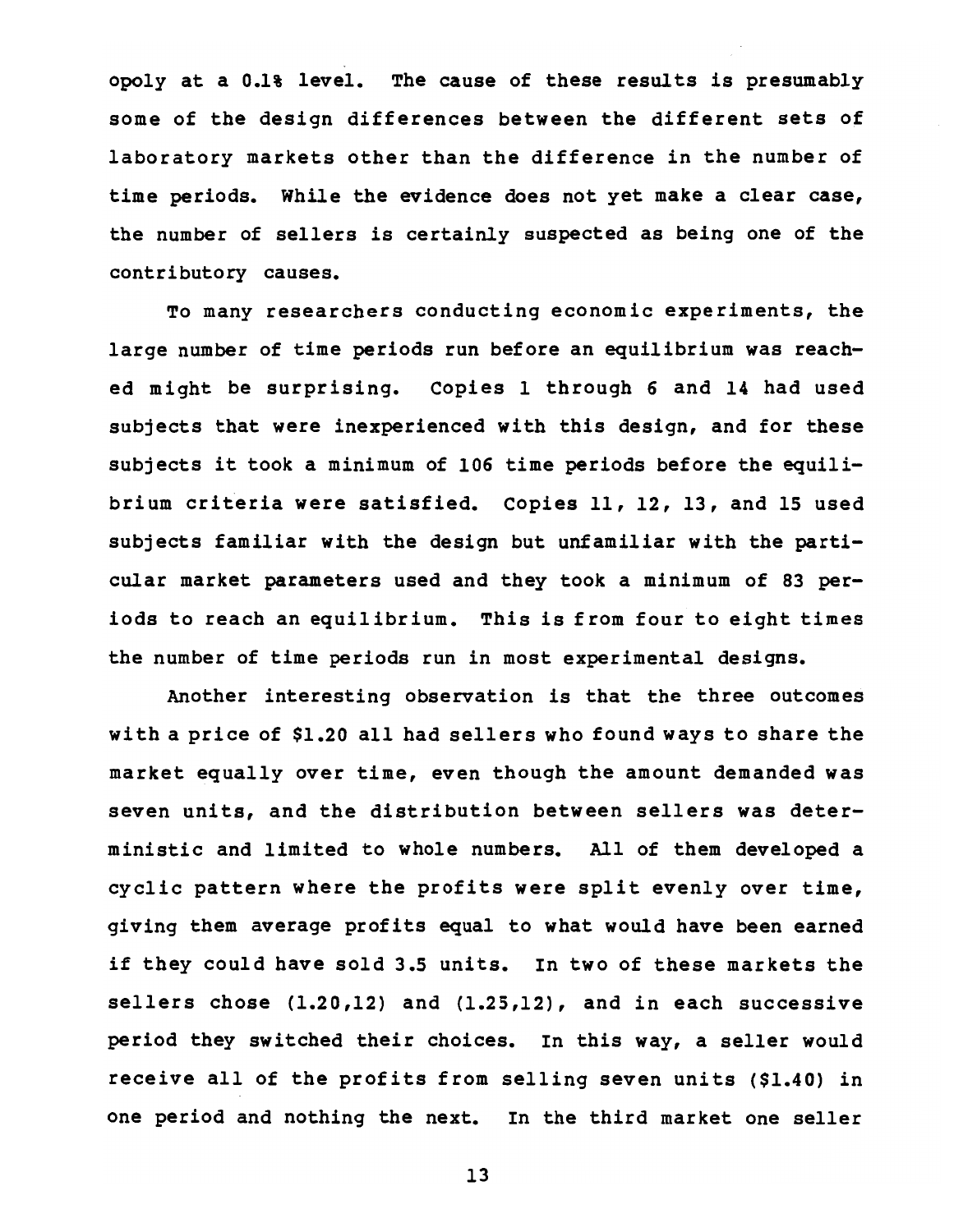al ternated (in this case every eight periods) choosing (1.20,12) and (1.20,5) while the other always chose (1.20,12). In this way, because sales were proportional to the quantities offered, each seller's profits alternated between \$0.60 and \$0.80. Note that this was accomplished without any direct communication or any knowledge of the rival's costs.

It also appears that the sellers thought they had reached the monopolistic outcome for at least some of these outcomes that are near but below the monopolistic outcome. Some had apparently searched and never found that \$1.24 yielded the highest profit (\$1.44) for a monopolist. This can still be rational behavior, since it is costly to choose a different price to get a sample of the market demand once a "collusive agreement" has been reached. It is also more difficult to get a sample for a price higher than the agreement price because both sellers would need to raise their price, while sampling market demand for a lower price only requires one seller to change his price. It appears that because of this opportunity cost for sampling the market demand, only a relatively few points were sampled, and some markets never found the true profit maximizing point for a monopolist. (\$1.20 was the profit maximizing point if the sellers were restricted to increments of \$0.05.) Also, if a market reached an equilibrium without sampling the market demand at points yielding higher profits, no information is ever revealed to contradict such beliefs by indicating that higher profits are available.9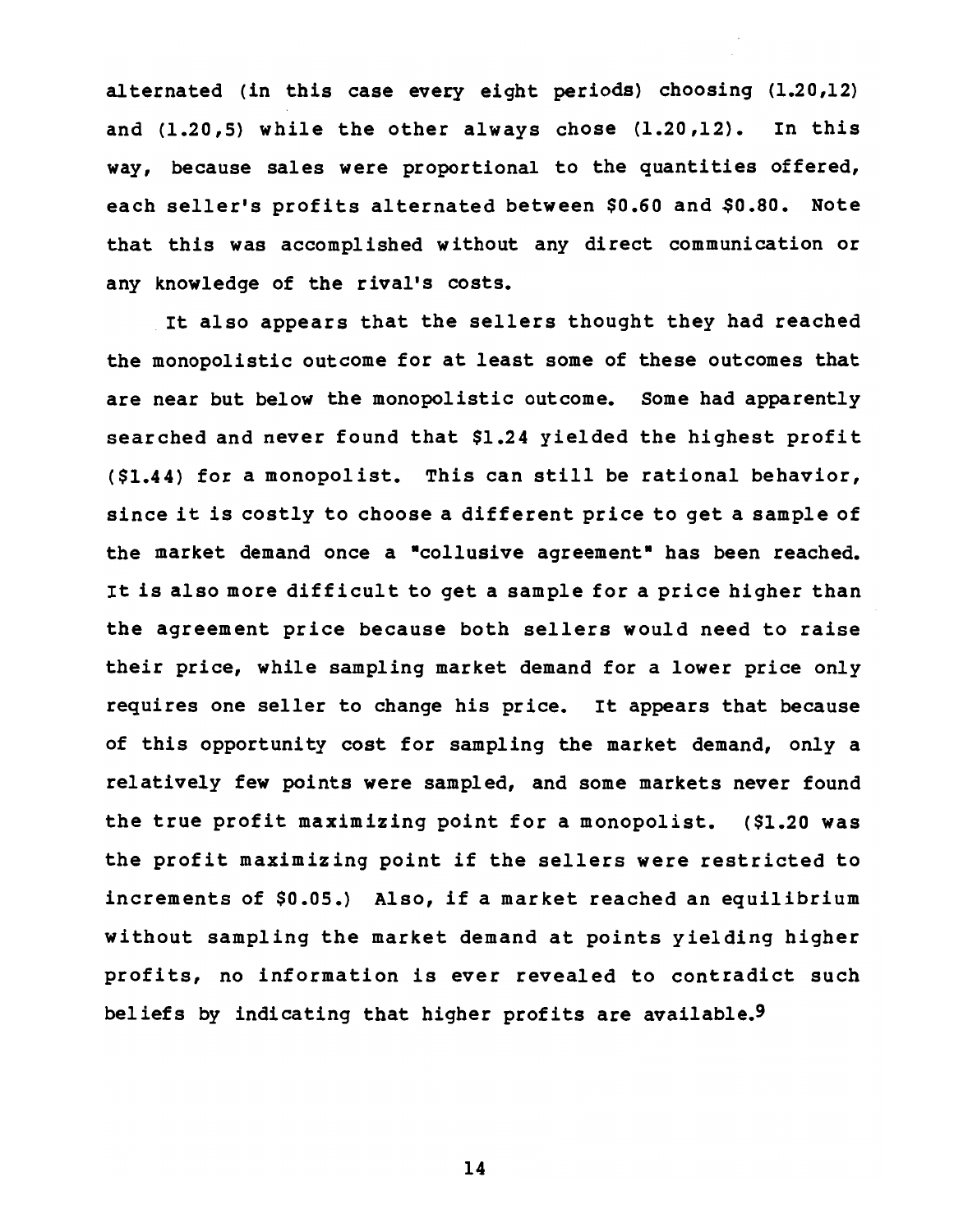4. Conclusion $\backslash$ 

The data for the experimental markets reported on here demonstrate that restricting tests only to data from markets in equilibrium can affect the results of some tests of equilibrium models. Because of this, for all experimental studies it seems desirable to limit tests of equilibrium models to data from markets in equilibrium, or to run a few markets for a relatively large number of time periods to demonstrate that the estimates of equilibria from the short experiments are similar to the equilibria actually achieved in the long ones. Such procedures offer an extra measure of control over the data that is to be tested against any equilibrium predictions.

For oligopoly markets where sellers post prices and goods are made-to-order, this data suggests that "collusive" behavior may be more likely in equilibrium than previous experimental tests have indicated. It also appears that more time may be needed to generate this behavior than had been expected. Nevertheless, many more experiments designed to test which market conditions make collusive behavior more or less likely are needed before these statements should be given much weight.

These observations lead to several interesting questions that should be addressed in some future research. Is this collusive behavior caused by market elements within a particular time period, or are the dynamic links across time periods essential for it to occur? Is there a big difference in behavior in markets with two sellers as opposed to three? How does equilibrium behavior change when the opportunity cost of obtaining market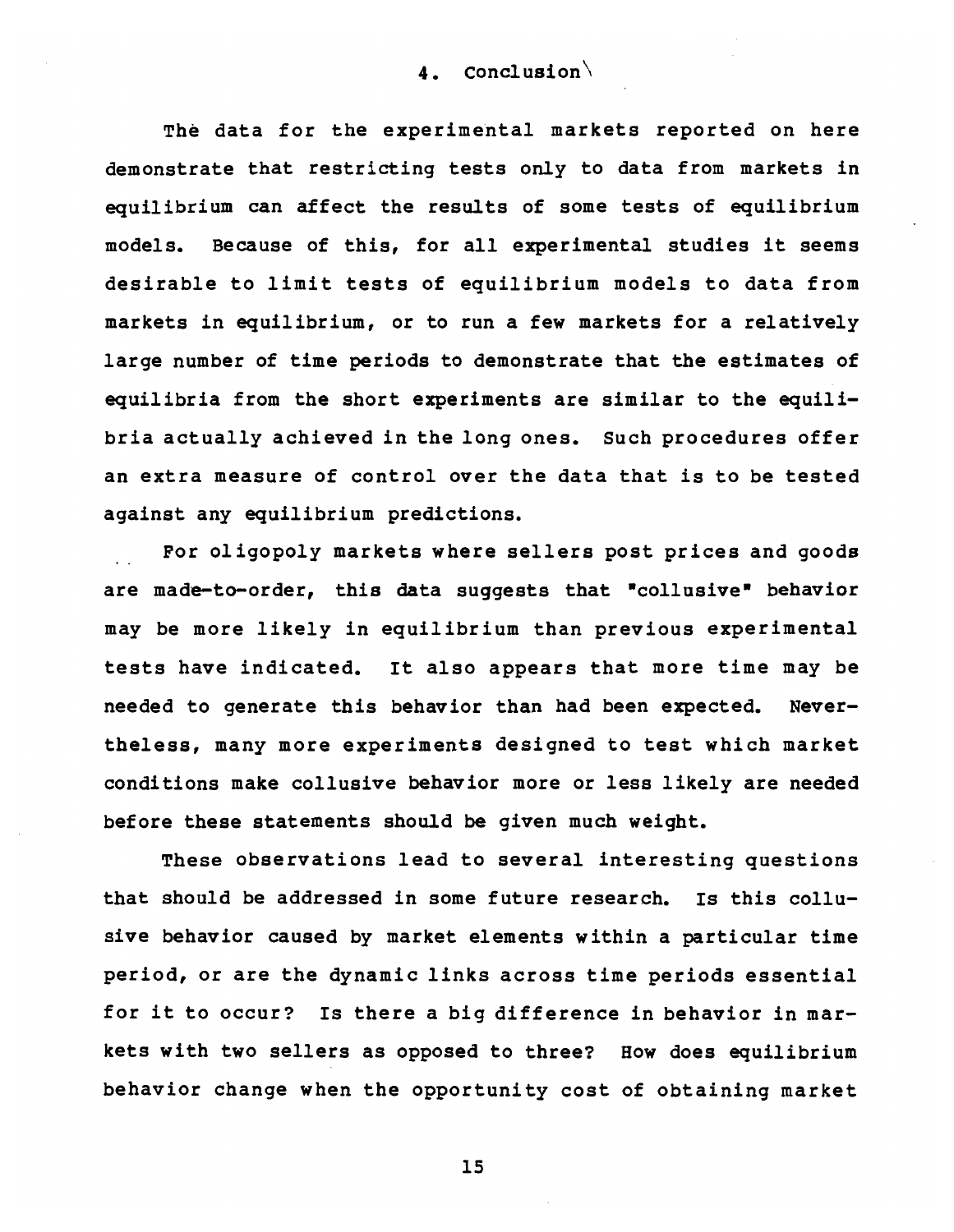demand information is varied? Because of the seemingly long time needed for collusive behavior to emerge, will relatively small shocks to the system, such as a relatively small amount of uncertainty in market demand or rivals' costs, eliminate collusive behavior?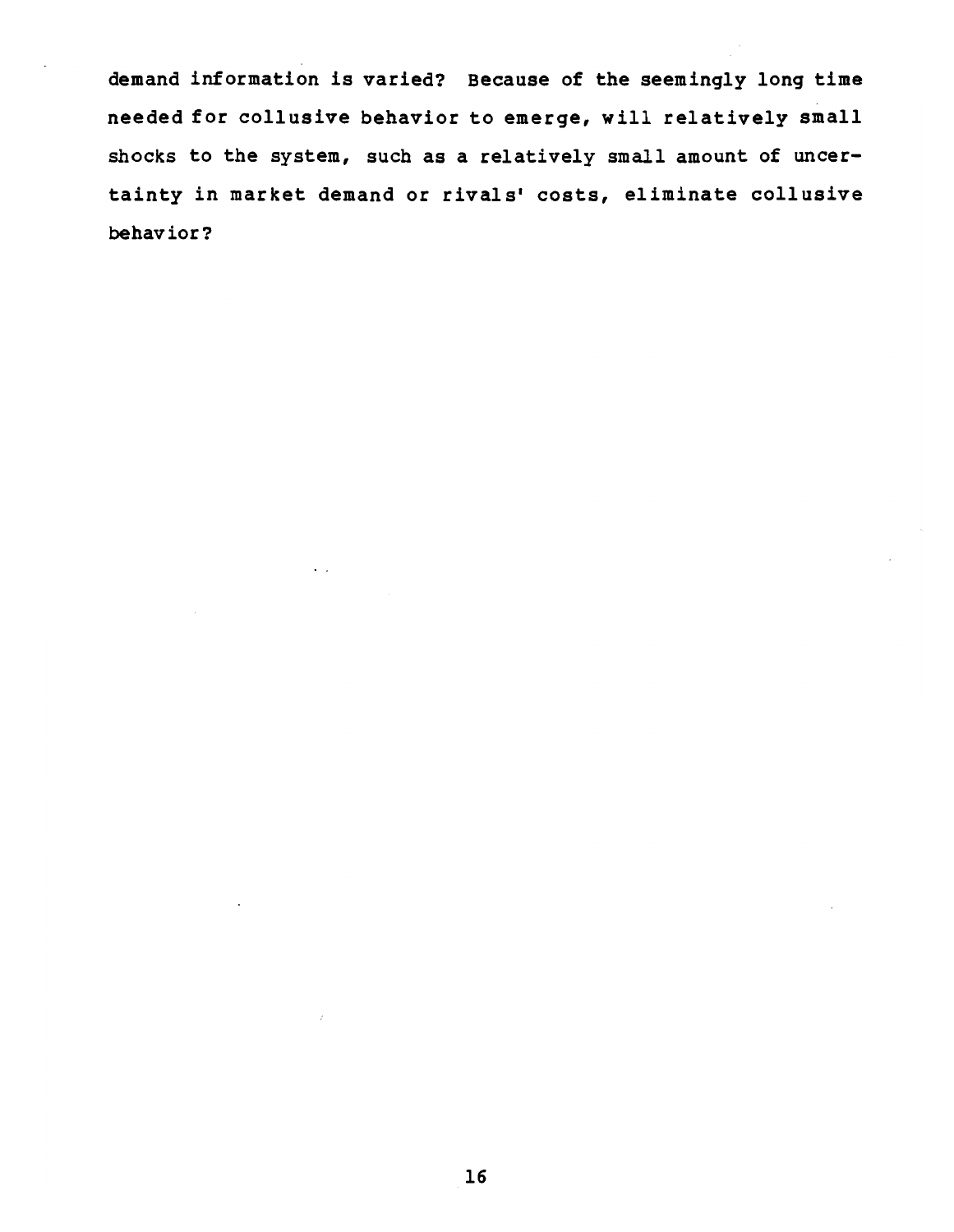#### Footnotes

\*. The views expressed here are not to be considered those of the Commission or of any individual Commissioner. I wish to thank the Bureau of Economics for its support of this experimental work; Vernon Smith, Mark Isaac, Charles Holt, Jeffrey Eisenach and many colleagues here, especially Michael Lynch, Gerard Butters, and Pauline Ippolito, for many useful conversations; and Peter Knez for his assistance in running the experimental markets reported on here.

1. An approach that discards outcomes that have not reached equilibrium before some fixed number of time periods or before some real time limit is met may cause some problems. A bias might be introduced as the discarded markets might lead to different equilibrium than those markets whose data are kept. This might happen, for example, if "noncooperative" subjects typically have an extremely long disequilibrium period and then reach an equilibrium with relatively low profits. In this case, this approach would be systematically eliminating low profit equilibria.

2. Quitting only after an equilibrium has been reached reduces the number, and thus the expenses, for those markets which do not reach equilibrium, and reduces the expenses for those market periods after the market has been shown to be in equilibrium and the equilibrium is just maintained.

3. This measure for indicating some constancy of behavior is not appropriate if either a cyclic pattern is followed or some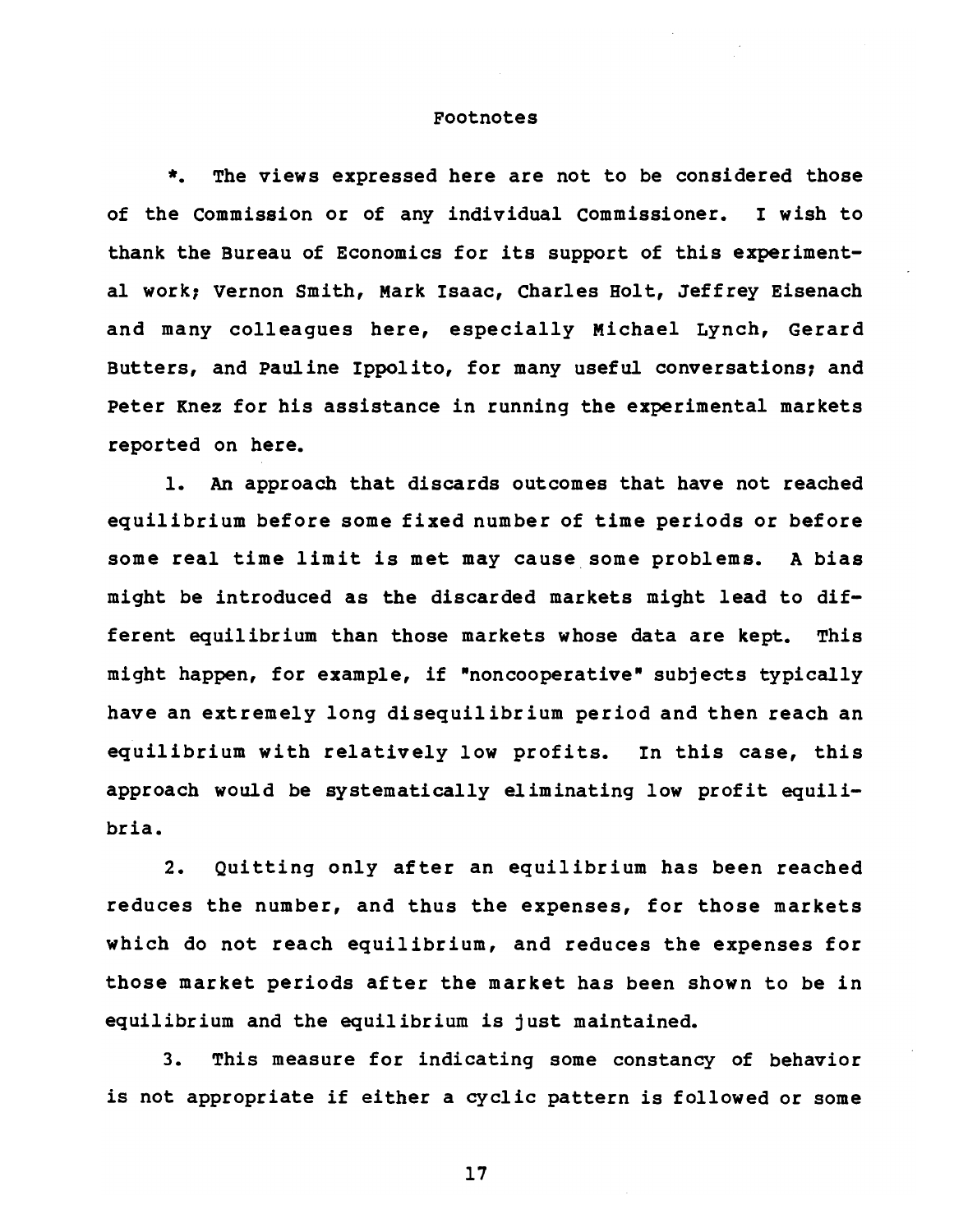strategies are not fully revealed, such as with mixed strategies or actions that depend upon some previous actions. Using rolling averages of profits over, say, ten periods might be an improvement with cyclic patterns and mixed strategies, but for these markets, this was not necessary as their was no indication that mixed strategies were used and those markets that were not terminated when this measure was exactly zero for several periods developed an obvious cyclic pattern. I am not sure what criterion would be most useful for strategies where actions depend upon the previous history of the market.

4. See the data for the markets considered in Ketcham-Smith-williams (1984) and Isaac-Ramey-Williams (1984). This data was not available when the designs of these previous studies were established, so that simulating buyer behavior would have had a higher cost for these earlier studies than here. These markets, of course, ran for many fewer periods than the laboratory markets here, but the buyers' behavior is likely to satisfy reasonable equilibrium criterion (see fn. 3 as the buyers' actions depend upon the sellers' previous actions), so that their behavior might be expected to continue indefinitely.

5. The program allows quite a variety of oligopoly markets to be run. There may be: from one to sixteen firms, a dynamic form or a static form of the market, a specified time lag before a firm learns of his rivals' choices, one of several posted-price institutions, one of several rationing rules, any market demand or cost functions, a specified shift of cost and demand curves to disguise them, and a specified lump-sum payment for entering the market.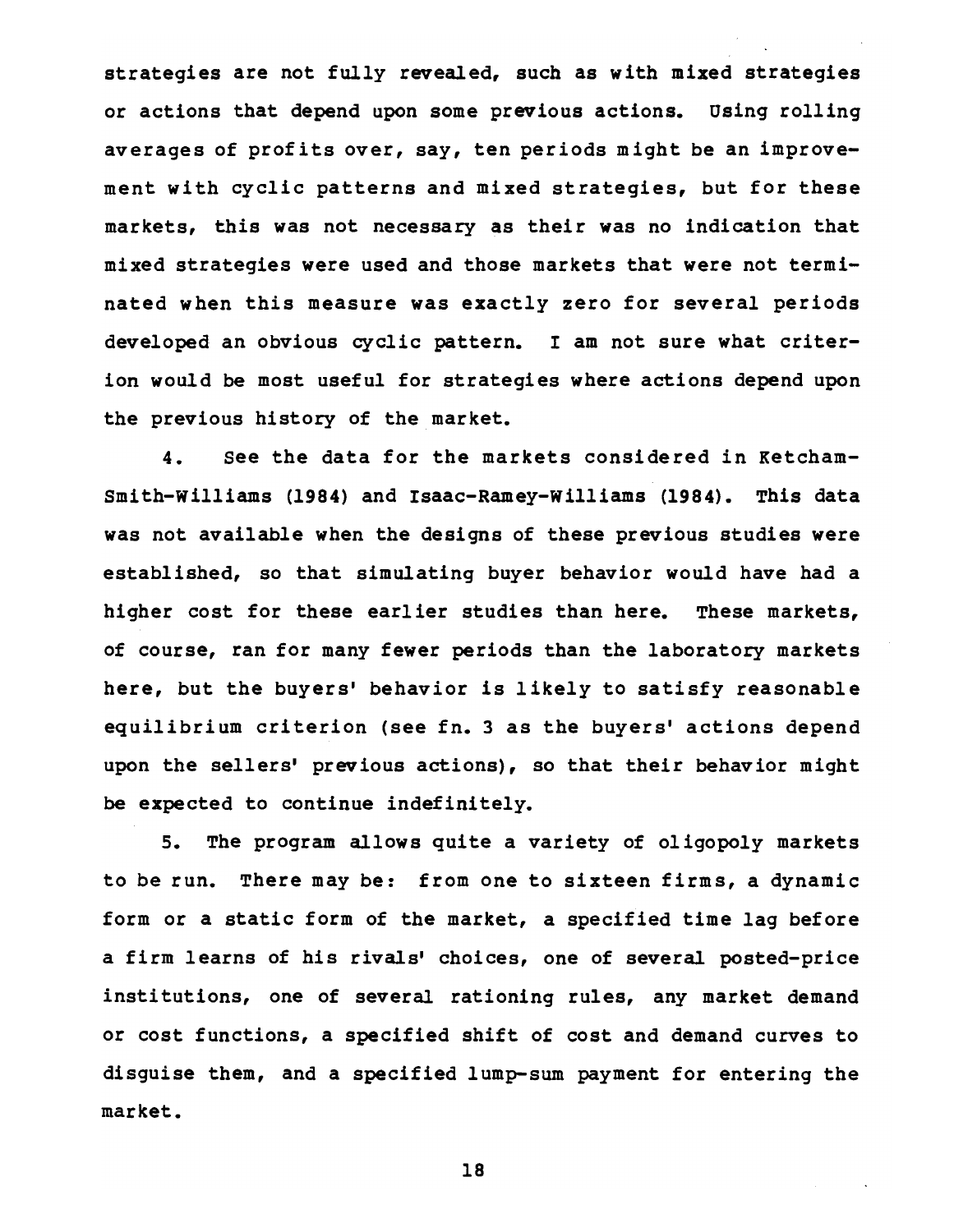6. All data is available from the author.

7. Prices are normalized so that the monopoly and competitive prices of all sets of experiments match. Each price datum in KSW is normalized to give a price equal to .65 times the KSW price plus 1.00. Each price datum in FS is normalized to give a price equal to .08 times the FS price plus .96.

8. It might be that those outcomes with low prices in period 15 also have low prices in equilibrium. These markets may typically require more time to reach equilibrium and be more likely to have frustrated subjects wanting to leave the experimental market. If so copies 3, 6, and 14 would be providing a bias to the observed distribution of the truncated series relative to the equilibrium distribution, where they were not included. If this data is discarded, the null hypothesis is rejected at a 5.5% significance level.

9. This is similar to the two-arm bandit problem considered in Rothschild (1974).